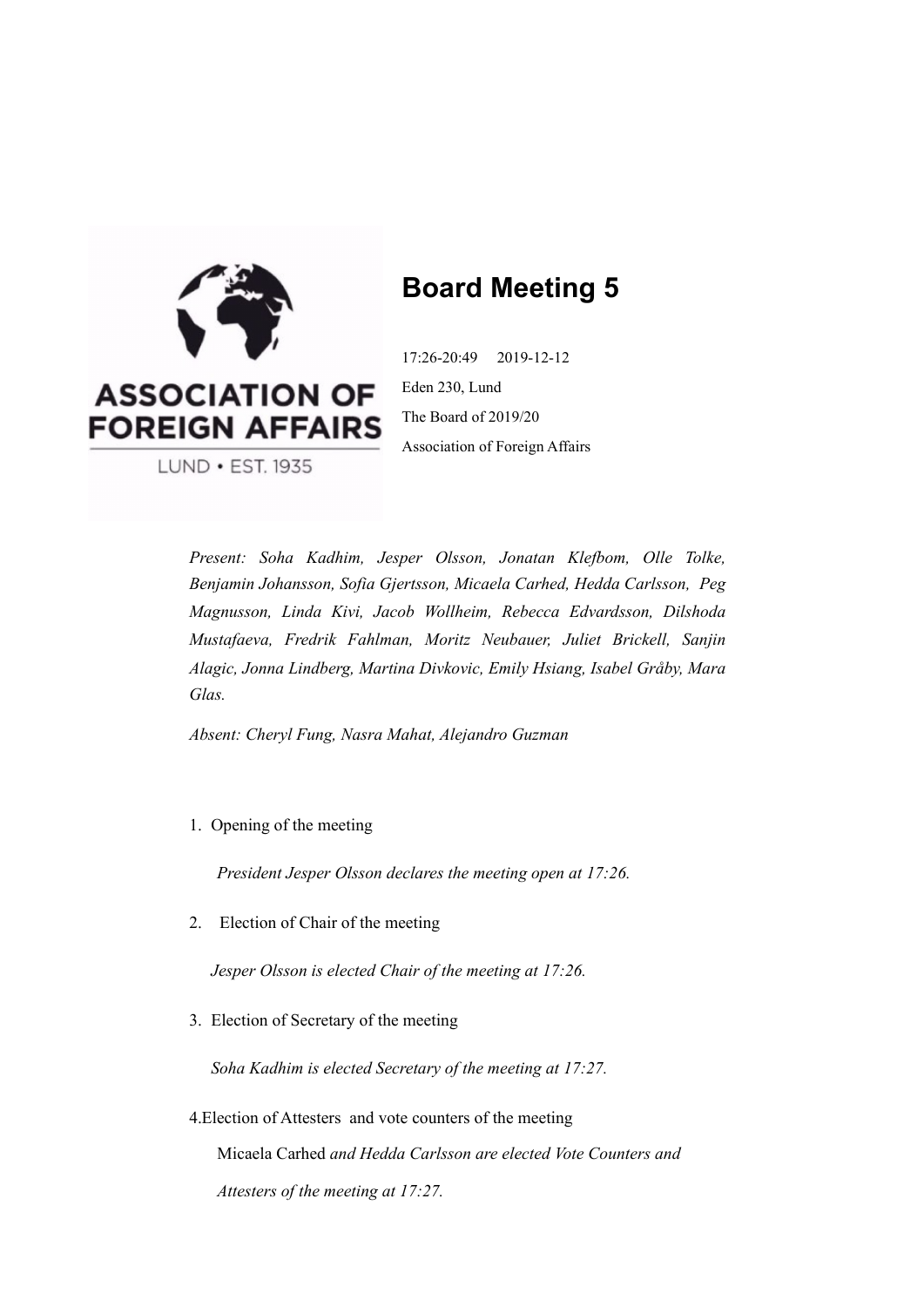#### 5. Approval of the Agenda (Attachment 1)

*Proposal to move "Election of Interim Treasurer" as new point number 6. "Election of Chief Recruiters" as point number 7 and adjust the agenda accordingly.* 

Jonatan Klefbom mentions that a nomination for Head of Activity came in an hour ago (around 16.00) and that the other candidate(s) had the possibility to counter-candidate, but chose not to. Klefbom further explains what it'll should have come with the summons but since the board is the electoral body, the board can decide on whether to add the point to the agenda or wait until the next board meeting. Lastly, the nominated candidate, Isabel Gråby has been asked by Jonatan Klefbom if she has the possibility to come to the board meeting to present herself and answer questions from the board and she replied that she can attend the board meeting.

Hedda Carlsson thinks it is a good idea. Activity committees first event is on the 22nd of January and would help her a lot if the next head of activity is elected as soon as possible.

Secretary Soha Kadhim sees no problem with electing Head of Activity today if the other candidates had an opportunity to countercandidate the nomination. She furthers suggests that if the point would be added to the agenda, then the board should be given at least 5 minutes to read through the nomination and have the possibility to come up with questions to the candidate.

Benjamin Johansson agrees with Soha, if everything is set up to make the election today, then he sees no problem with doing that.

Jonatan needs to be brought up in the summons, but we are the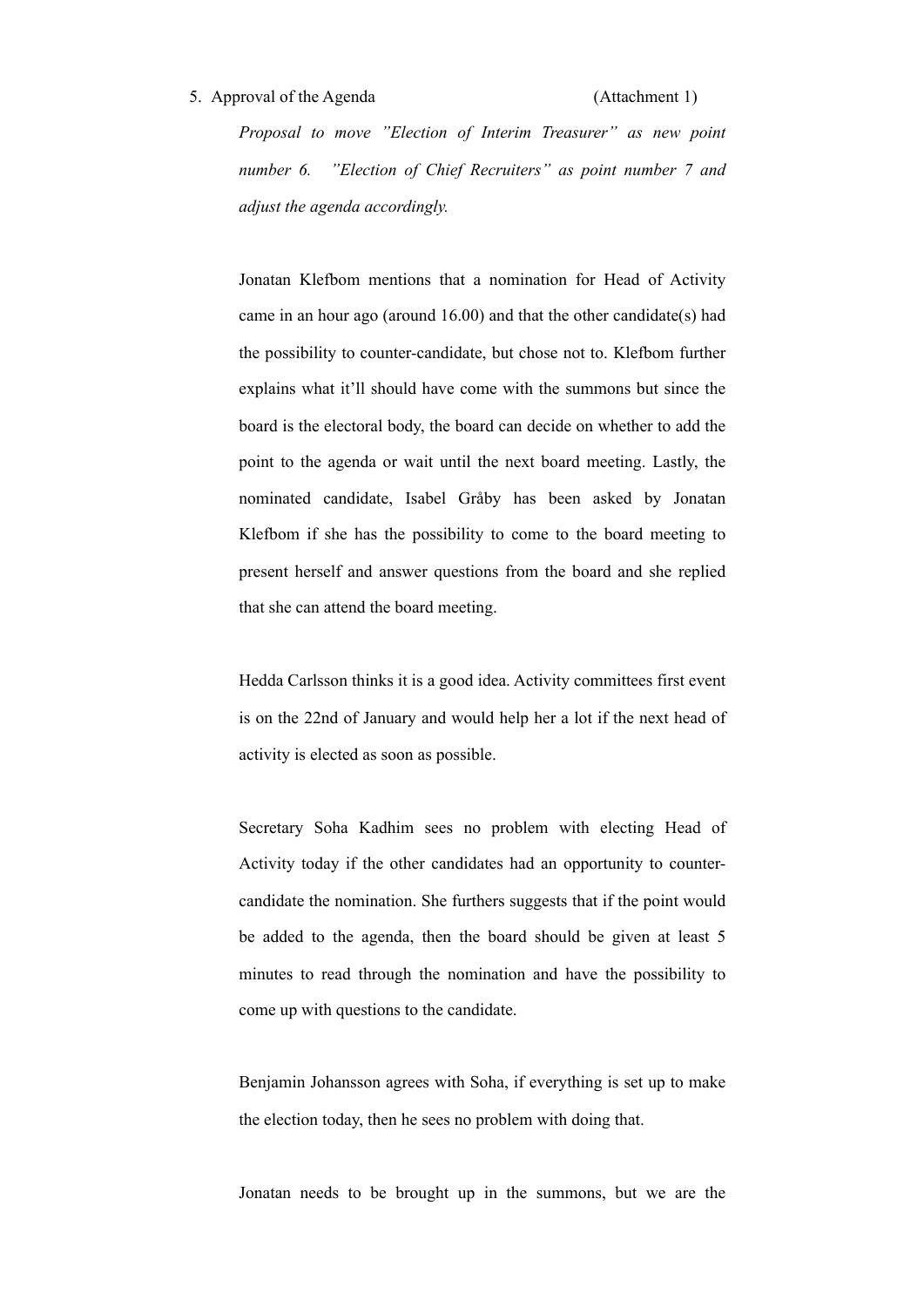Martina Divkovic agrees with everything that has been said and good for the candidate if the person was elected before Christmas break because the person would then get a few weeks to prepare rather than being thrown in to the work during the semester.

*Proposal to add, in addition to the other proposals mentioned above, "Election as Head Activity and Board Member" as new point number 8 and adjust the accordingly* 

*Proposal to approve the agenda with the proposed changes. Passed by acclamation at 17:34.* 

6. Election of Interim Treasurer

*Jesper Olsson explains that there is one candidate left for the position and that the candidate is outside waiting for a presentation.* 

Mara Glas gives a presentation to the board.

Olle Tolke asks if she plans to be here during the spring semester

Mara Glas says she is staying until spring 2021.

Martina Divkovic asks Mara to explain what drew her to UPF.

Mara Glas replies that it was her interest for international affairs. And that the association gives the students an opportunity to get knowledge outside of the classroom.

Sofia Gjertsson mentions that Mara applied for both positions. Sofia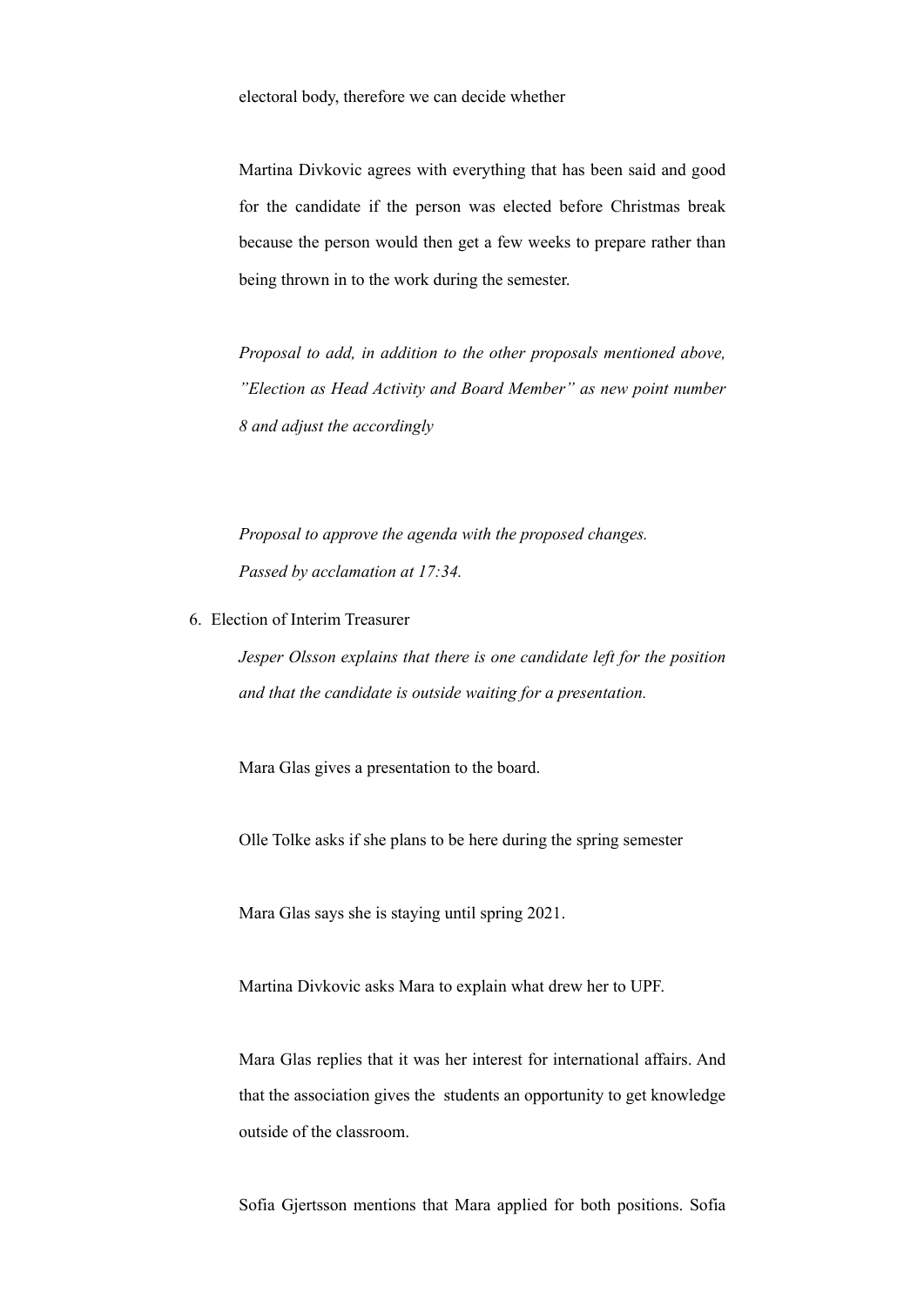then asks what position she would prefer to have and why.

Mara Glas replies that she does not prefer one more to the other. But she would be comfortable as chief recruiter because she has more knowledge in that area however she is open to learn and would like being interim treasurer too.

Secretary Soha Kadhim asks Mara what she would like to bring to board.

Mara Glas replies that she wants to contribute to more events and gives an example as small trips to Copenhagen. Knows that career committees organizes events like this. But she want to give students opportunity to go away on trips.

Sanjin Alagic asks if all positions were open, what would she apply for?

Sanjin Alagic clarifies that he meant if all committee position were open for applications.

Mara Glas replies that she would be interested in the career committee. She further answers that the Treasurer now aims for more structuring the finance part and that she in that position could create possibilities to implement new trips.

Chair Jesper Olsson asks how she would handle working with someone long distance and if she has any experiences working like that.

Mara Glas replies that she has experience with being in contact with people through emails.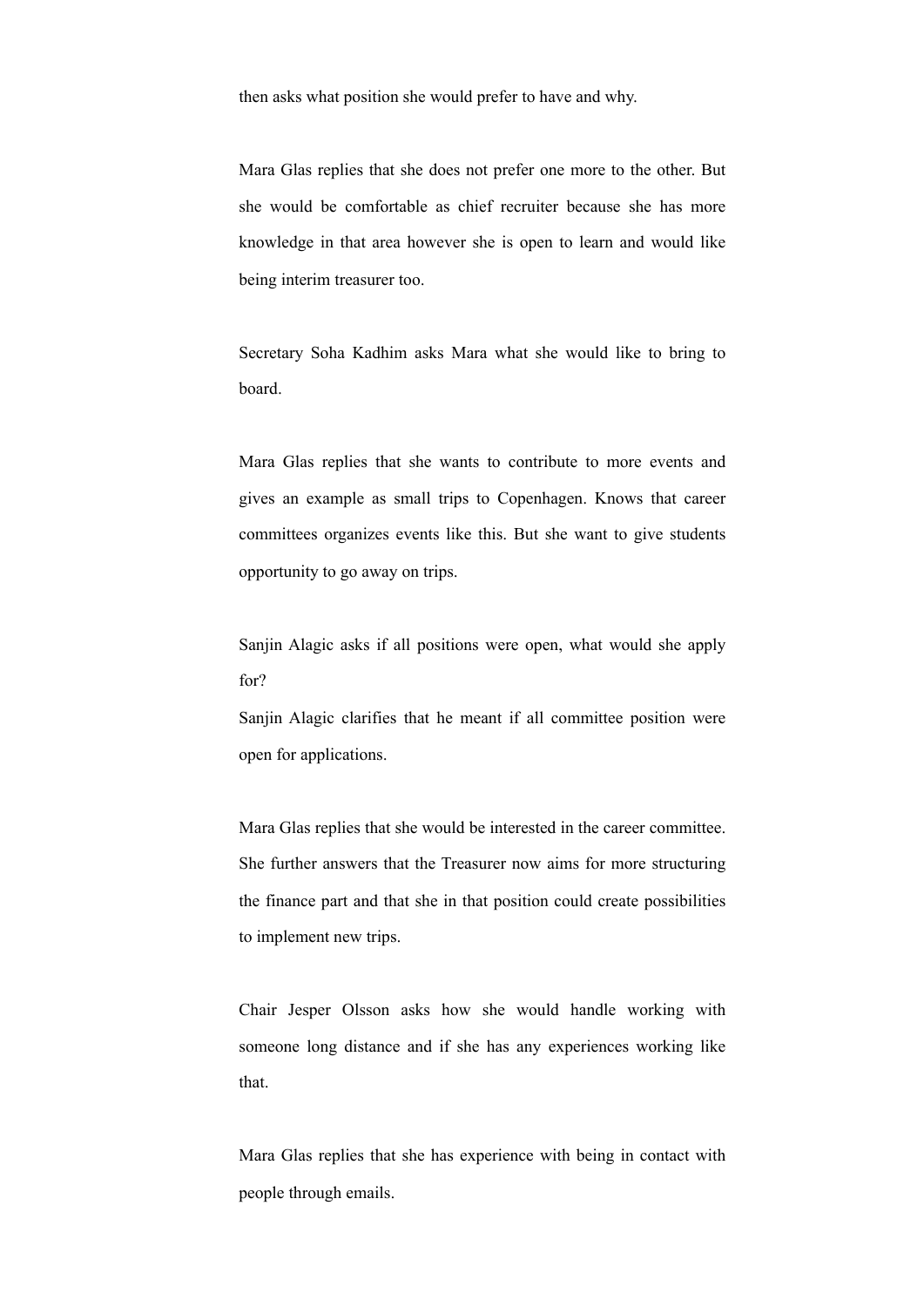Linda Kivi is wondering if Mara has any other commitments/ engagements outside of UPF.

Mara Glas replies that she does not. She does explain that she applied for another position but they never got back to her so she will prioritize UPF.

Mara Glas leaves the meeting at 17:40.

The board discusses the candidate.

*Proposal to Elect Mara Glas as Interim Treasurer and Board Member Passed by acclamation at 17:49.* 

*Mara Glas re-enters the meeting at 17:50.* 

Chair Jesper Olsson asks if Mara Glas would like to stay for the rest of the board meeting as an observer.

Discussions in the board occurs on how to go on and if Mara Glas would have voting rights as an interim treasurer and board member. There is also discussions in the board regarding Micaela Carheds position as Head of Activity and Board Member if we are electing a new Head of activity during this board meeting.

*Secretary Soha Kadhim explains that Mara Glas has no voting right today since the motion that was passed at the last board meeting said that the interim treasurer and board members mandate is between January 1st 2020 - June 30th 2020 but that she can stay as an observer if the board is okay with it.*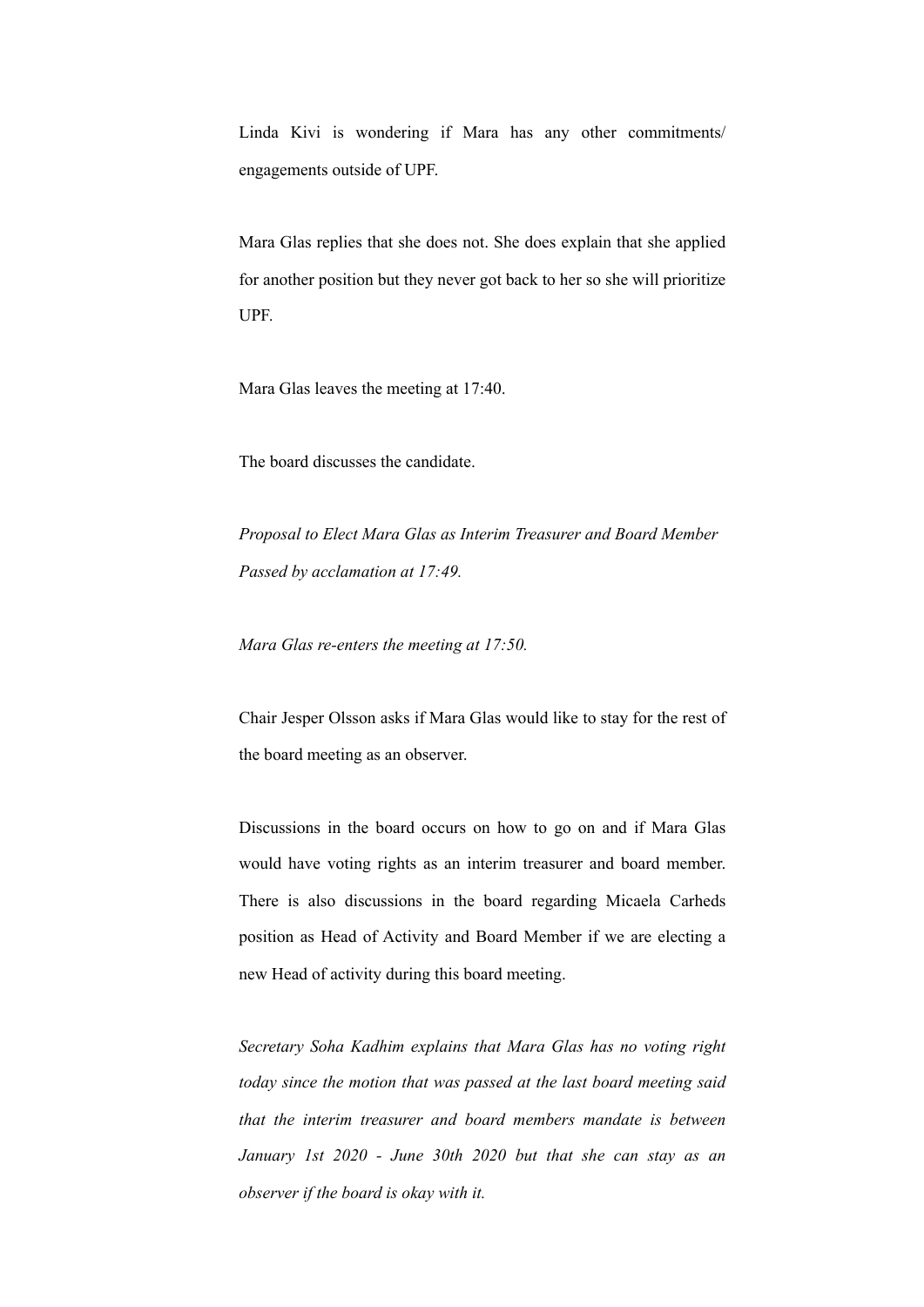*Proposal to have Micaela Carhed and Mara Glas stays at the meeting as observers today. Passed by acclamation 17:55.* 

7. Election of Chief Recruiters

*Chair Jesper Olsson gives the board a few minutes to read through the applications.* 

Sofia Gjertsson left the meeting at 18:01 due to a UFS board meeting but will be sitting outside the board meeting to take part in elections and important discussions.

The board discusses the candidates.

Chair Jesper Olsson explains that the election will be done through closed ballot and that the board members should rank the candidates from one (1) - three (3) and most to least favorite. Number one will get the highest points and number three will receive the lowest points.

Secretary Soha Kadhim adds that if board members only sees one candidate fit for the position, then they can, if they want, only put one name.

*Chair Jesper Olsson proposes to re-open the attesters and votecounters point to elect a new attester and vote-counter since Micaela no longer is a board member*. *Passed by acclamation: 18:12.*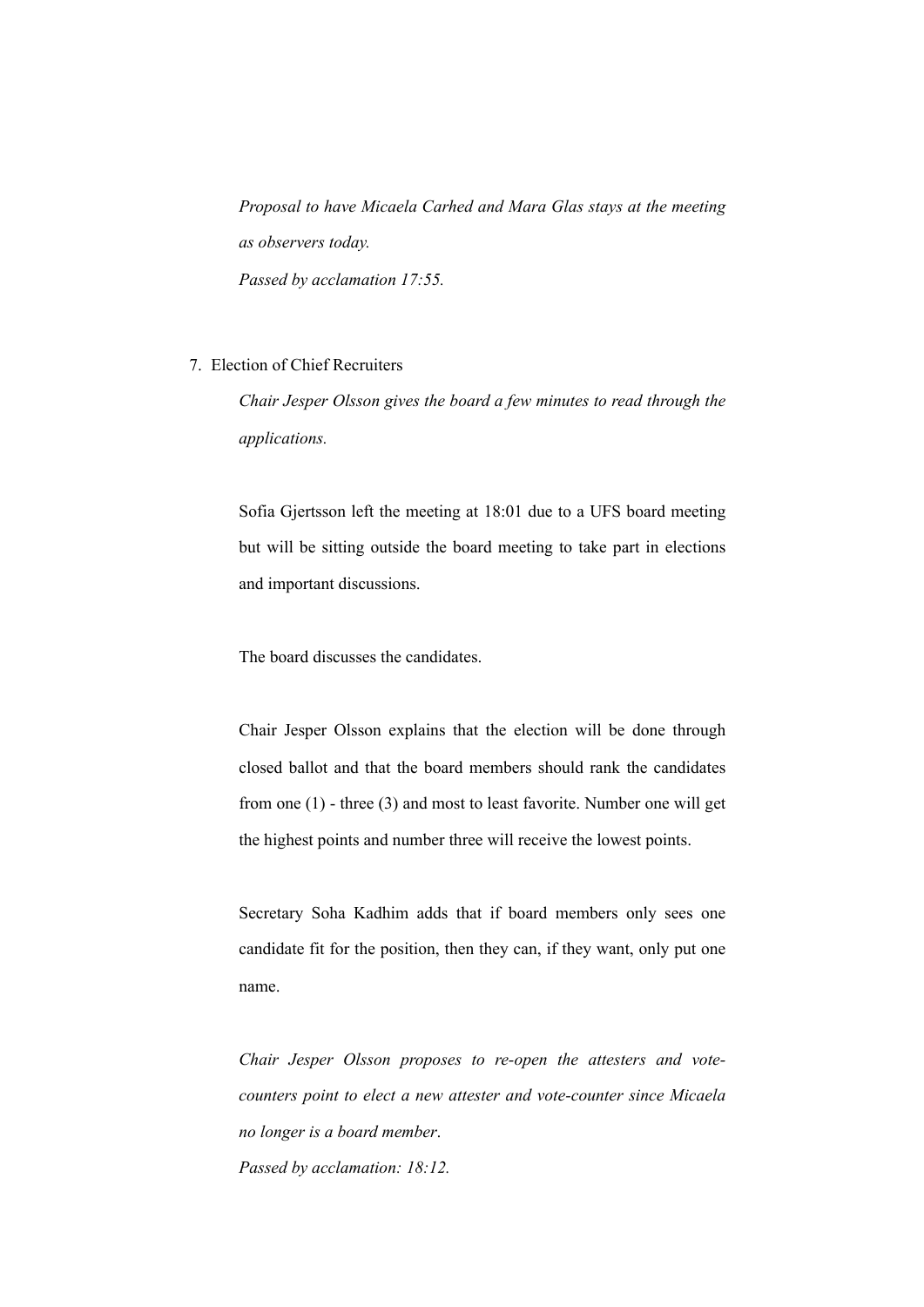Chair Jesper Olsson asks if there are any volunteers.

*Sanjin Alagic nominates himself as Attester and Vote Counter.* 

*Proposal to elect Sanjin Alagic as Attester and Vote Counter. Passed by acclamation 18:13.* 

*Electoral roll 18 people present with voting rights.* 

*(Chair Jesper Olsson adjourns the meeting for a 10 minute break at18. so that the vote counters can count the votes.) (Chair Jepser Olsson re-opens the meeting at 18:28.)*

*With 18 votes counted, [Sofus Malte Rønberg](https://www.facebook.com/sofusroenberg) & Philippa Scholz are elected as Co-Chief Recruiters.* 

# 8. Election for Head of Activity and Board Member

*Election committees nomination for Isabel Gråby.* 

"The Election Committee has chosen to nominate Isabel Gråby for the position of Head of Activity and Board Member during the remainder of the operational year of 2019/2020. During her interview Isabel came across as approachable, composed, communicative, and organised. Isabel is an active member of UPF and has been a member of the Travel Committee, travelling to Tbilisi, Georgia in the spring semester on 2019. Significantly, Isabel is currently an active member of the Activity committee, having participated in the recent study trip to Copenhagen, and she has also attended last years ball. This experience, combined with the fact that she also has a working relationship with the remaining Head of Activity, gave the Election Committee confidence that Isabel will make a great asset to board for the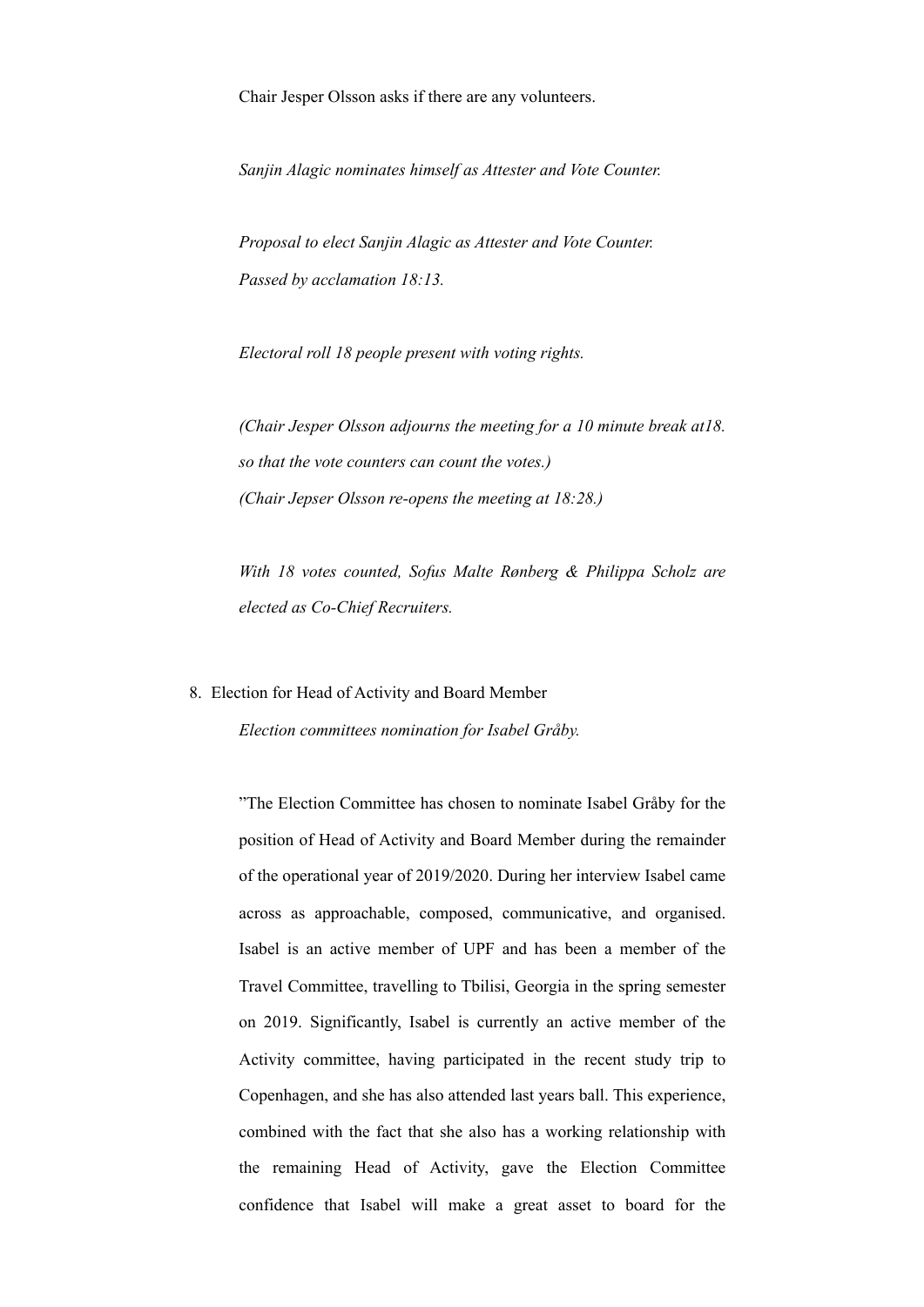remainder of the academic year."

*Isabel Gråby enters the meeting at 18:30 and presents herself to the board.* 

Secretary Soha Kadhim mentions that activity has so far organized three balls, whereas only one of them have been sold out. Where she then pursues to ask if Isabel have any suggestions on what the association can do to have more members attending the ball?

Isabel Gråby replies that we should market the ball a lot more. If one looks at other organizations, they have build ups and save the dates events. We should also talk to people in person and not only market through social media. Lastly Isabel mentions that putting up posters is also a good way to reach more people.

Hedda Carlsson asks if there is anything special Isabel would like to organize if she became Head of Activity.

Isabel Gråby replies that she would like to do a range of different activities, events during daytime - more sport events. She gives an example of having a softball tournament. She would also like to organize more events with other committees.

Jonatan Klefbom asks what Isabel looks forward to if she became Head of Activity and to mention one thing that she fears.

Isabel Gråby looks forward to the ball. She further mentions that the ball is a nice even that brings people together. She hopes to contribute with fun entertainment. What she fears is not reaching out to everyone and that she will be worried about that when organizing events. But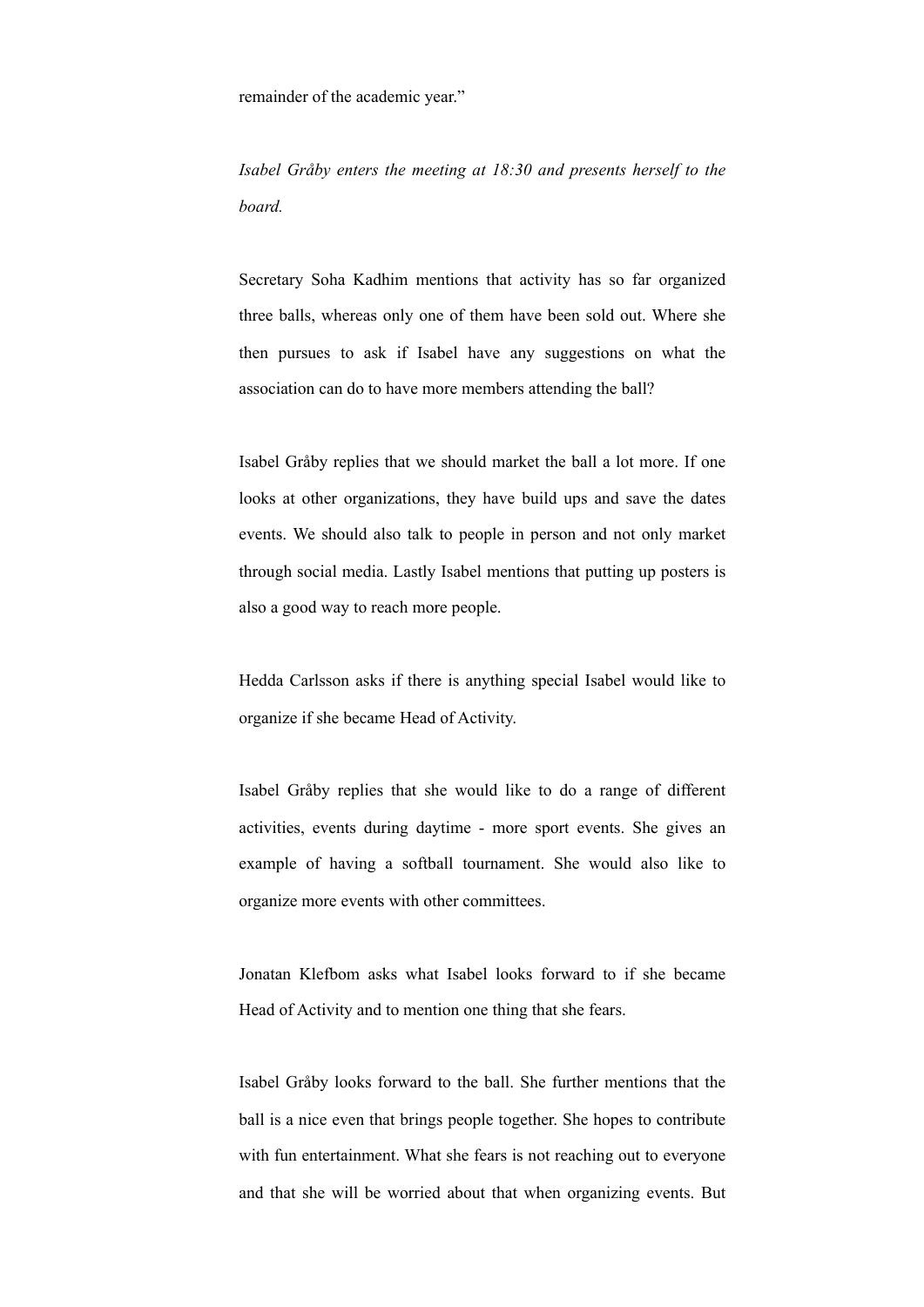hopes that having a broader range of activities would in turn result to more people attending.

Micaela Carhed asks how she will balance the work and school. And if she has a lot in school.

Isabel Gråby replies that she does not think it would be a problem balancing. First week in January will be tough because of thesis and that it will get better after that first week. She further explains that she feels like the organization helps each other out so she is not afraid to take on this position.

Jonatan Klefbom asks if she has any other engagements.

Isabel Gråby replies that she is active as a student representative in the Social Sciences Student Union and a little active in LUPEF. However, UPF is a priority.

Olle Tolke explains that Isabel would then be part of the board and asks if she has any thoughts on what she would like to do.

Isabel Gråby replies that she is unsure of what the board does but looks like the board has a lot of fun.

*Jacob Wollheim enters the meeting at 18:39.* 

*Isabel Gråby leaves the meeting at 18:40.* 

*Soha Kadhim and Hedda Carlsson abstain from voting* 

*Proposal to elect Isabel Gråby as head of activity and board member*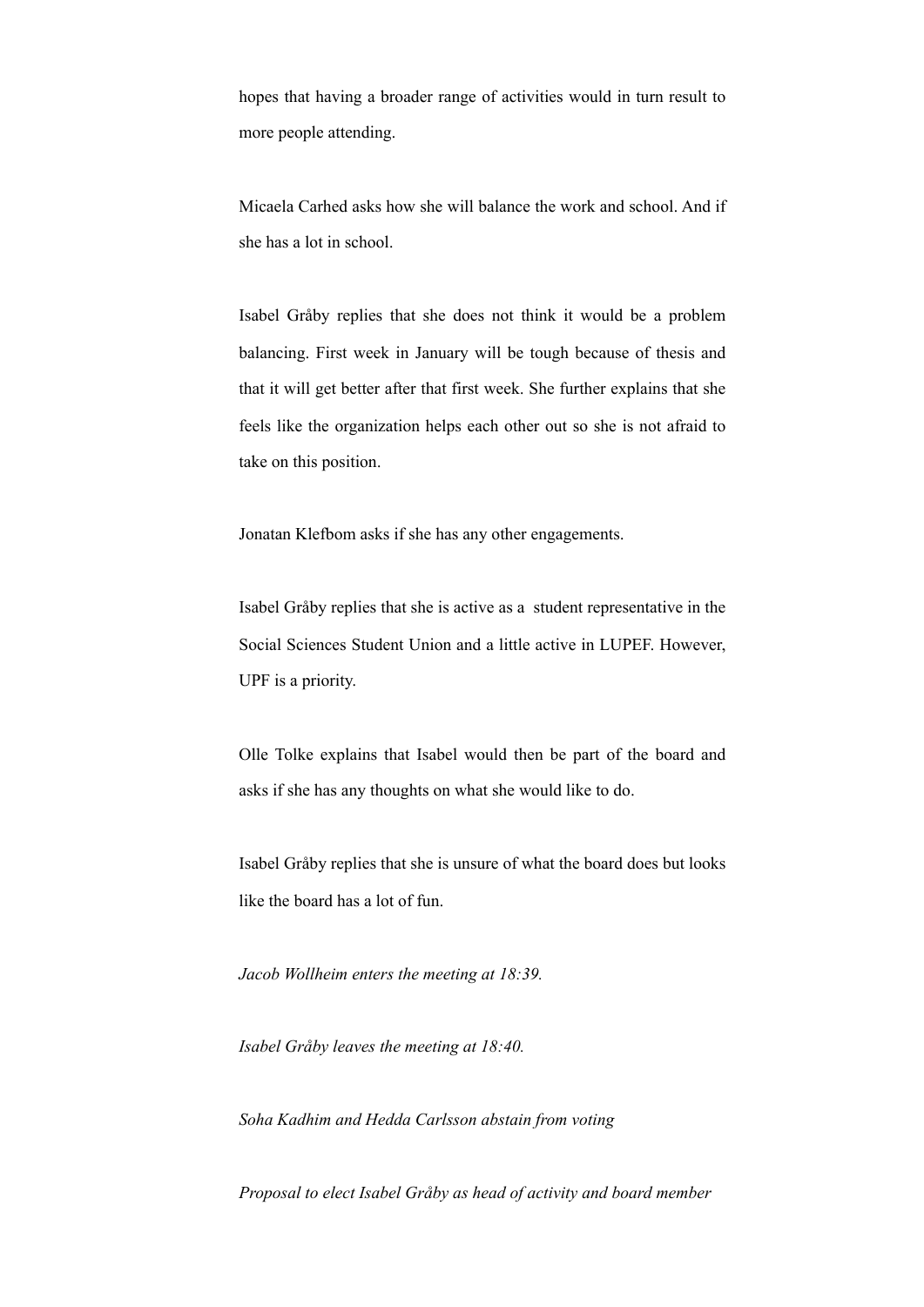*Mortiz Neubauer and Fredrik Fahlman leaves the meeting at 18:47.* 

*Isabel Gråby re-enters the meeting at 18:47 and stays throughout the meeting.* 

### 9. Presidium reporting

#### 1. **Presidents**

- AF will have a new traxs system but unsure of when it would be implemented. Instead of using the cards we currently have, one will use their own LU card. Once its implemented, the board members will need to go to Studentinfo to activate the cards. One will also be able to buy tags.

- In the Sunday updates, Jonatan asked the board to send pictures of identification card and studentkort. This is needed for when we go to Uppsala. Jonatan is applying for guests studentcards in Uppsala.

- Jonatan mentions that when he writes the Sunday updates, he only gets replies from 5 people out of 23. He further mentions that it is important to have a system where the presidents can communicate with the rest of the board and is therefore open for suggestions regarding changing the Sunday updates. One can give feedback on slack.

- Wants to state that we need to work sustainable. The presidents See that many committees are struggling with this point. Knows that it is hard since we are own bosses and that people driven by ambitions. Before planning for next semester, take the opportunity to try and make more space in the schedule. More happening in UPF than the committee work and as board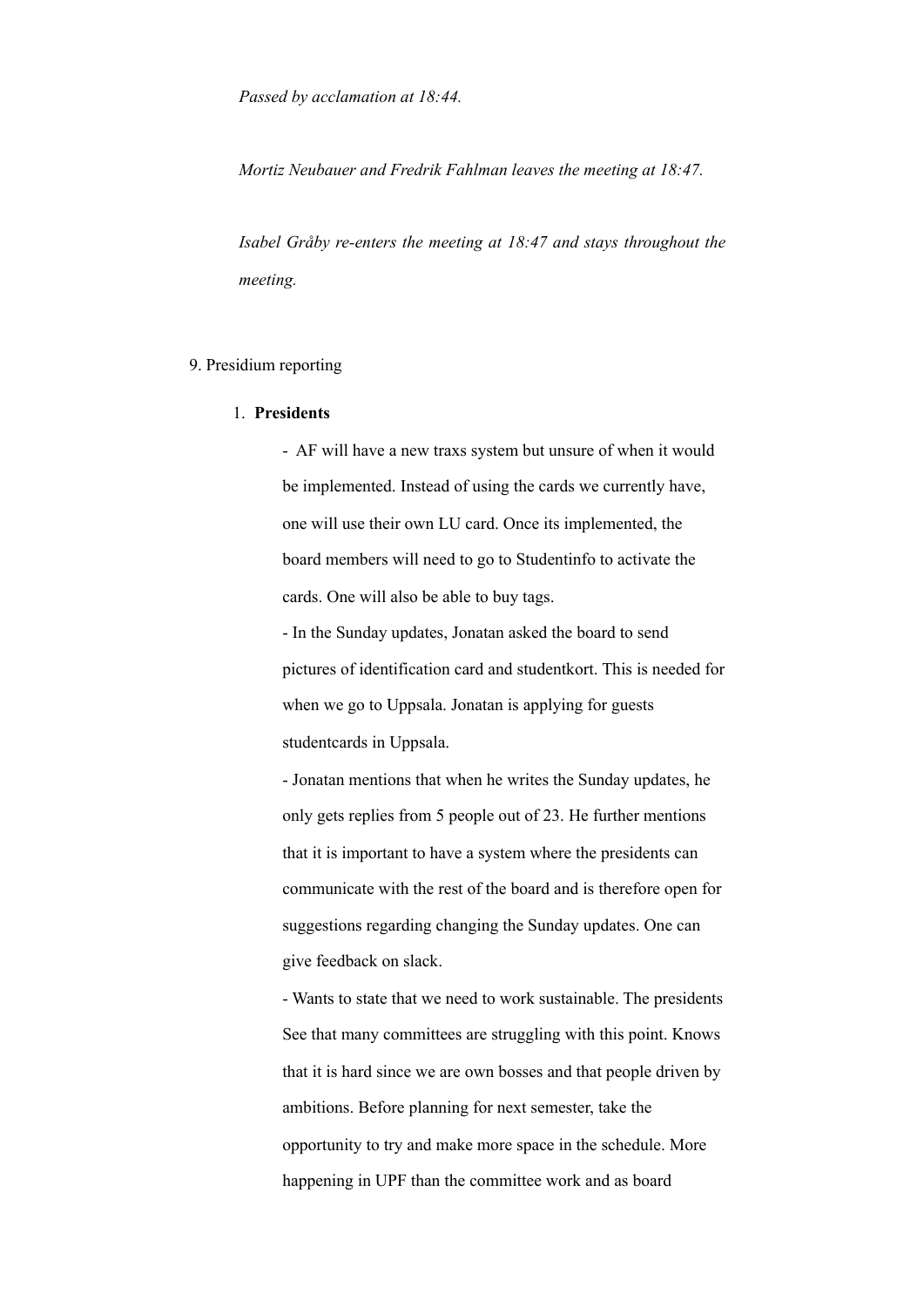member, it is important to have time for board duties and attend events connected to the board.

# 2. **Secretary**

- Have currently gone through our membership registry and out of all our members, only 499 members have filled in the information correctly. This needs to be looked over next semester so will try and plan times with those affected next semester to go through membership sign ups properly.

- Received the invitation to Samhällsvetarbalen on the 22nd of February earlier today. The invitation is in the office. Deadline for signing up and paying for the ball is midnight 14th of January.

Sofia Gjertsson mentions that the UFS forum weekend in Malmö is from 21st of January - 23rd of January.

- During last board meeting, we decided to have an open board meeting in the beginning of next semester and to have an event for the sake of transparency before the board meeting. Needs people to help out with the event and asks if there is anyone interested.

- Working group Policies and By-laws had an open workshop on Monday. Only two members attended the workshop. Is a bit disappointed that no one from the board showed up, especially since it was clear at an earlier board meeting that many had comments and ideas on what we need to improve. Mentions that these were created so that as many people as possible can give inputs.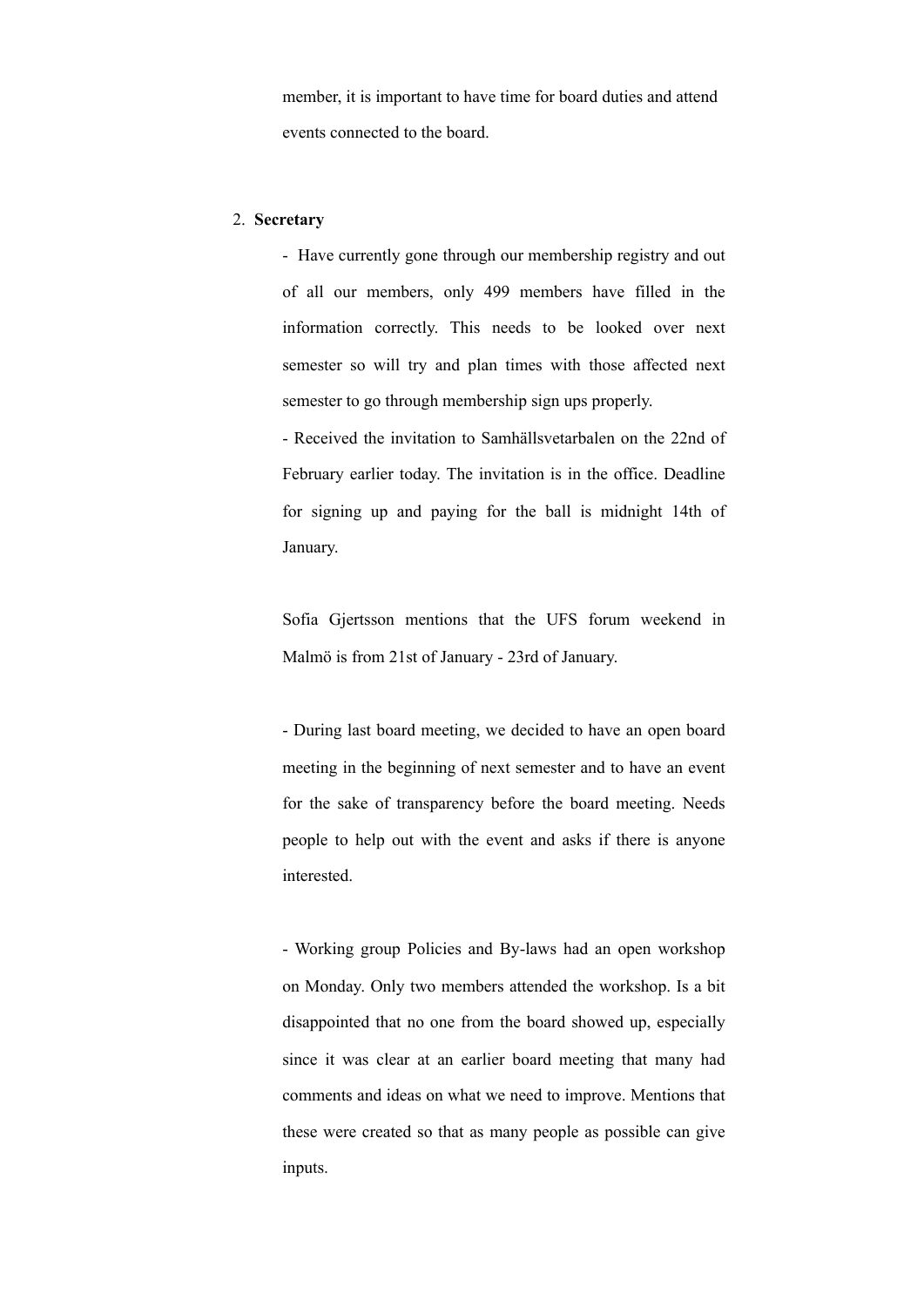Sanjin Alagic asks if the motion mentioned a specific date

Secretary Soha Kadhim replies that the original proposal said 12th of December but believes that the new proposal that was passed was in line with ''first board meeting during spring semester''. However, she is unsure since the previous protocol is not finished yet and there was not a clear phrasing for the move or what the board decided upon.

Sanjin Alagic replies that then that could be argumented for delaying the event to board meeting after the first one, since technically when we have our first board meeting in January it would still be the autumn semester.

Discussions in the board occur on how to interpret a move that had no specific phrasing. The discussion on the interpretation took place since the person who made the move is not present during this the board meeting to give any clarification on what he moved for.

Martina Divkovic argues that it is better to postpone it to a later date. That we should not have it for the sake of having the event but rather make sure that member can actually attend.

It is brought up to the board that one alternative could be to take a Per Capsulam decision for changing the date of the event. It is also brought up that since this is not a subject on the agenda, we cannot take decisions regarding this matter. Moreover, the fact that board member who suggested the move is not present to clarify and the protocol from the previous meeting is not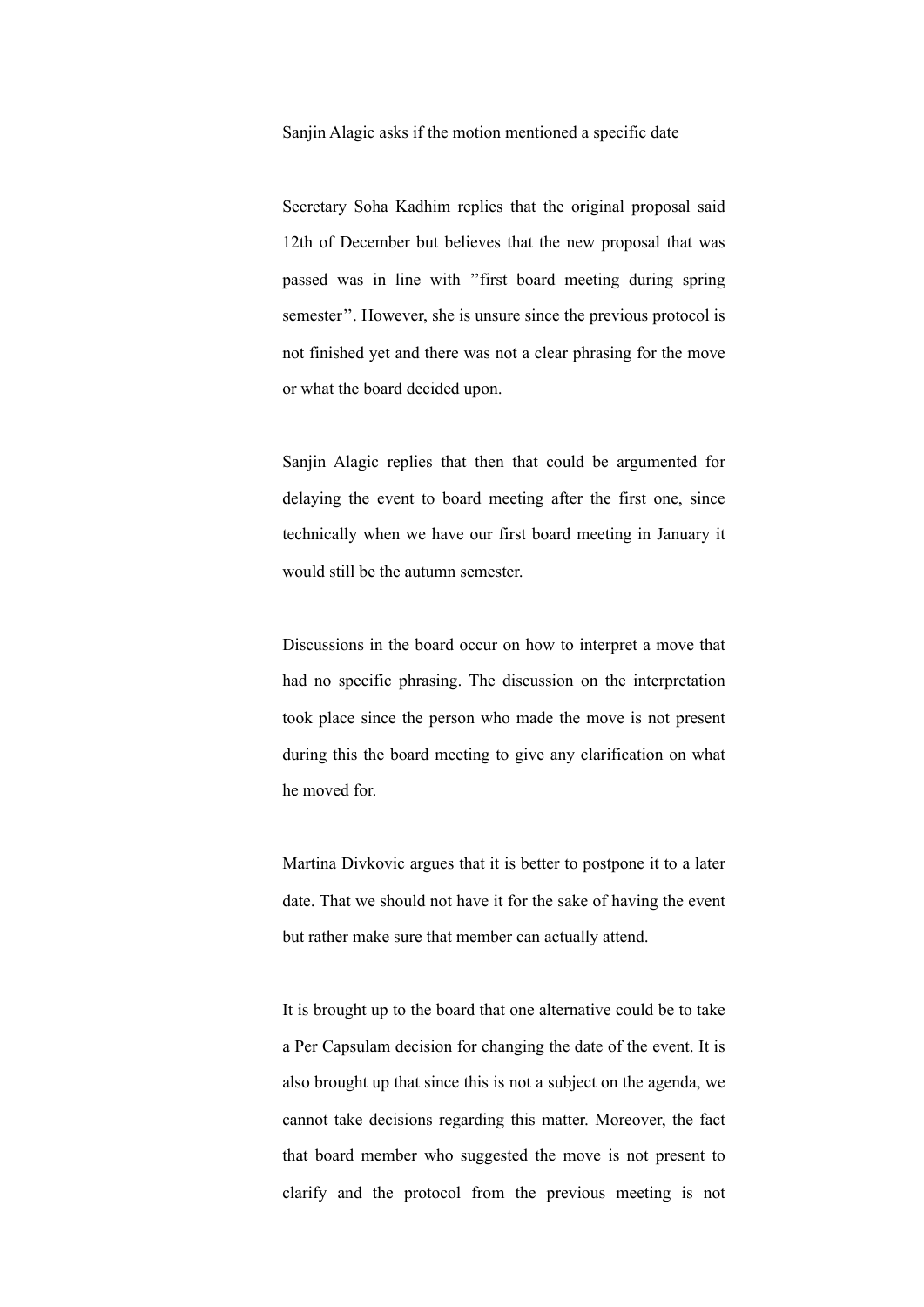finished, the discussion should be postponed for when we know what the board decided on.

*(Chair Jesper Olsson adjourns the meeting for a five minute break at 19:07.) (Chair Jesper Olsson re-opens the meeting at 19:10.)*

*Mara Glas left the meeting at 19:11.* 

# 3. **Treasurer**

**-** Finishing up the term and preparing for next semester.

- Mentions that the Uppsala weekend budget has been discussed. That acceding to the budget, we budgeted for 2 Skanör workshop and that the Uppsala weekend will be replacing the second skanör trip. Will also use the board trips budget for Uppsala. Benjamin further explains that we have two big budgets for trips and two smaller for events. Explains that the board can apply for money to go to UFS events, if one would like.

# 4. **UFS-representative**

- No reporting.

# 5. **Head of IT**

- Nothing to report on. But had a workshop on Monday. Might have two new members to the working group.

# 10.Committee reporting

# 1. **Webzine:**

- have published 29 articles in 11 weeks and 2 more articles coming out next week.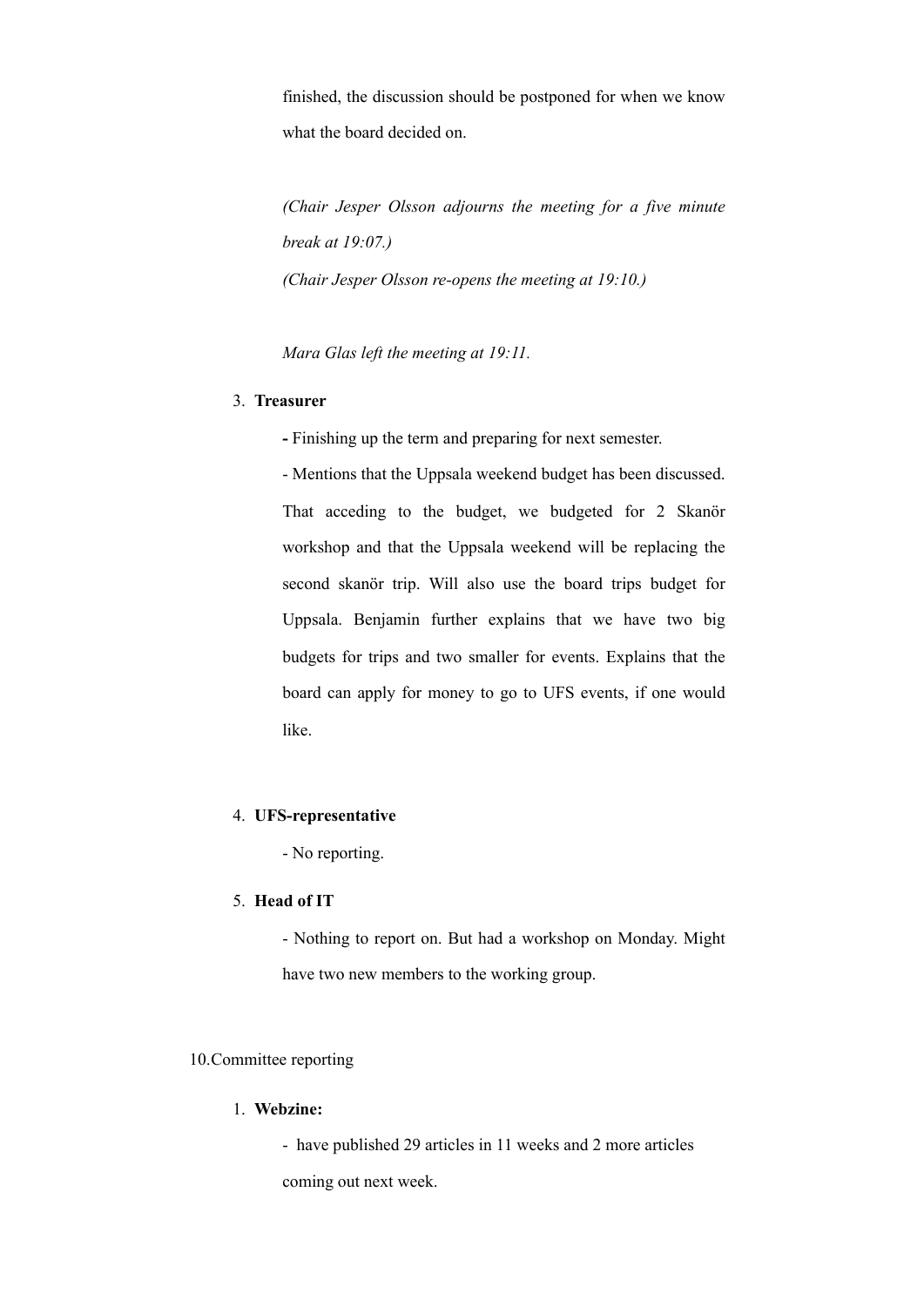### 2. **Activity**

- The last event this semester is on Saturday. Have sold 50 tickets so far. Might sell 60 tickets in total by the end of the day. - Will send out a list on slack regarding what to bring for the Fika.

- Have had troubles with AF for this event. Can not have food in the room at all so fika will be provided in our office.

- The UPF Ball is booked for the 25th of April. Save the date!

Juliet Brickell asks for clarification regarding the event on the 22nd of January.

Hedda Carlsson explains that it is an event for international students during the international desks orientation week. It will be a pub quiz at Kristianstad nation for the new international students

Benjamin Johansson asks if it would be put on the orientation weeks schedule. He further mentions that it is good to focus on the new international students and not promote the events to all of our members. He also mentions that the other events during the orientation week should be done by the Chief Recruiters, if we are following the plan with those positions. If they are responsible for hosting this, it is good to let them know in advance. Lastly, Benjamin asks what the schedule looks like for the Holiday party on Saturday.

Hedda Carlsson explains that there will be fika, as well as a lot of games that have been planned. The fika will go on until 18.00 and then the plan is to have dinner with the committees on their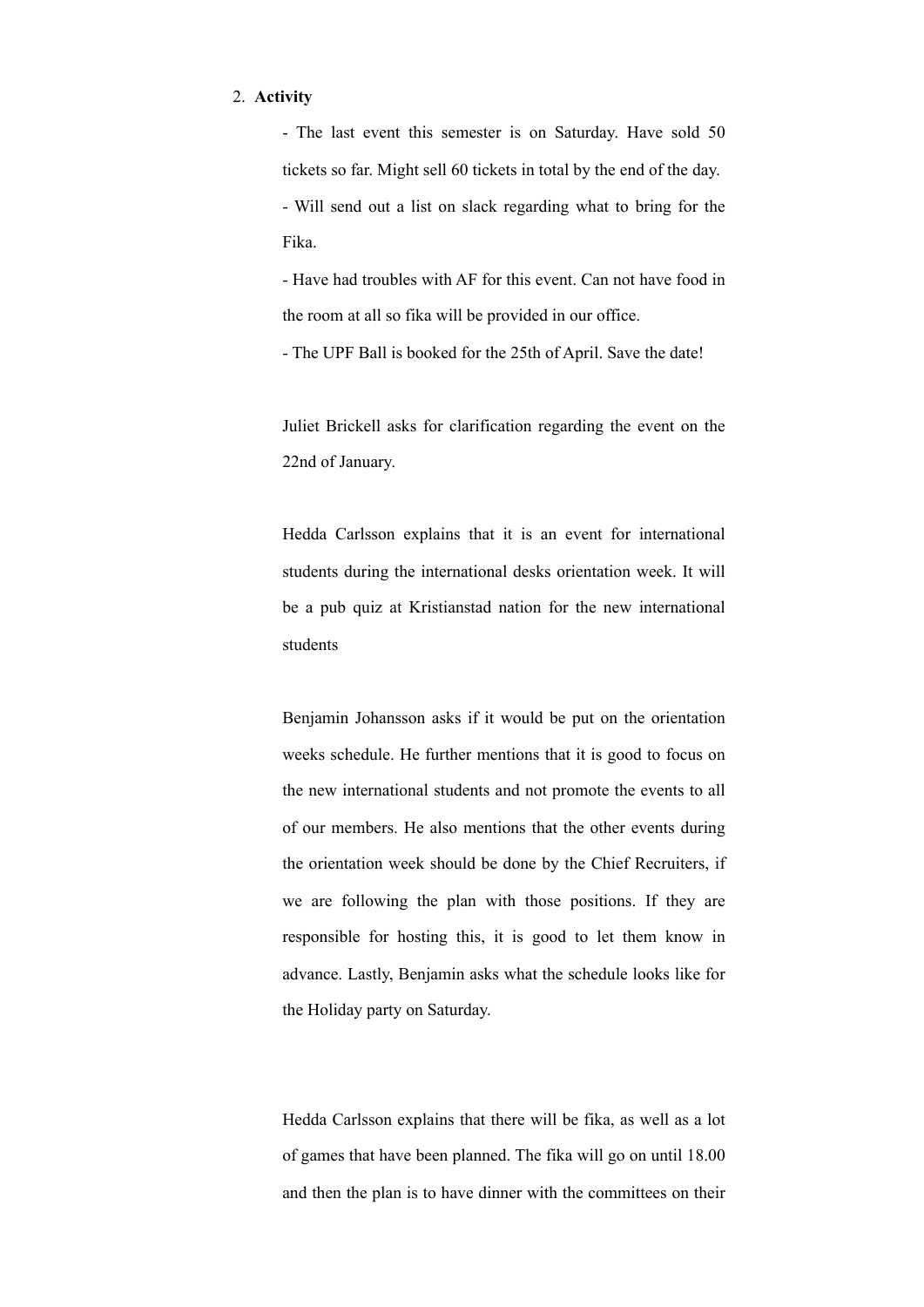own. The afterparty start at 22:30 and there will be a DJ. Micaela Carhed and Hedda Carlsson will be contact persons and sober during the night in case anything happens.

Emily Hsiang asks if drinks are allowed in the venue.

Hedda Carlsson replies that drinks are allowed and that everyone should bring their own drinks.

Micaela Carhed elaborates and tells the board members to tell their committee members to bring own drinks and that the after party starts 22:30 and goes on until approximately 02:00. However, the venue is booked until 04:00 but they have set time aside to clean and would need the boards help to clean up afterwards. Would therefore appreciate the help since they don't want to ask their active members for that help.

Sanjin Alagic asks if the event says that its bring your own drink kind of event.

Hedda Carlsson replies that it does not, and it is because they were uncertain if they could promote it or not. But will make sure to put it in the event.

*Emily Hsiang left the meeting at 19:36*.

# 3. **Career**

- Have had three events since the last board meeting. The Networking event went really well. They also had a workshop about women leadership in organizations and the discussions as well as the topics were good. They had their third event on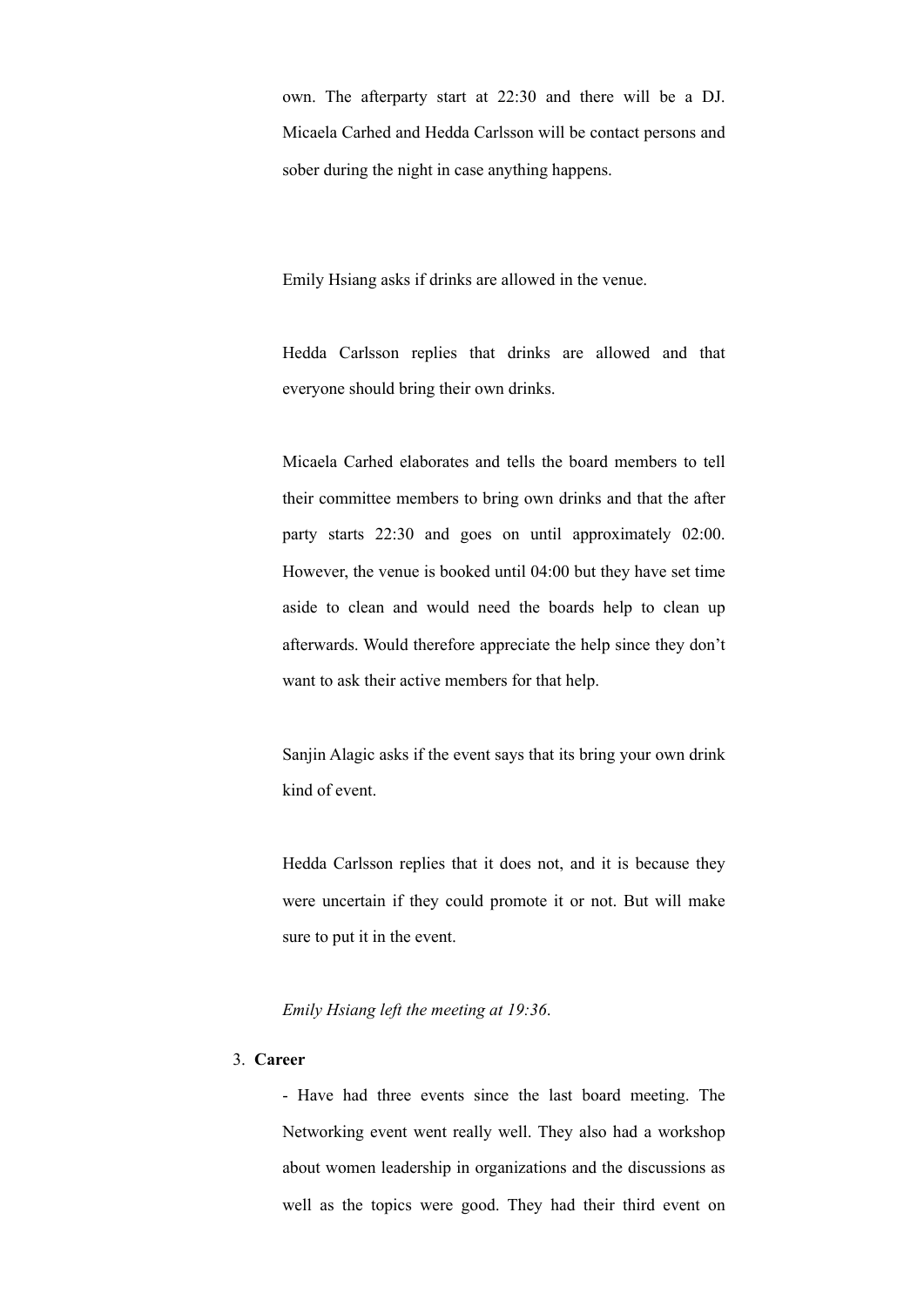monday the 9th of December with Lyla Bashan. The event went well and the diplomat was happy. However 17 people signed up and at the workshop, only 7 people showed up. They will therefore need to come up with a solution so that this won't occur again in the future.

- Currently planning The Prep Course and Mentorship Program. Have however had some problems with the election process. It is usually Human Resource students that handle the applications and currently no one is available. The career committee has therefore taken help from UPF alumni with the election process. Peg and Linda will get answers on who were elected on Monday  $(16/12)$ .

- They have 4 people ready for the prep course so far. All people who have answered have said yes.

- Have a great committee helping out.

- Have had problems with The Mentorship Program. This year, the diplomat club only have 10 mentors and previous years, there has been 20 mentors. Will have to rethink for next year. A suggestion that has been brought up is to expand the program and to include mentors outside of Lund.

- Had a committee kick-out. Unlike previous years, Career committee will continue having meetings semester year because the active members have been doing a lot and the heads of career would therefore want to keep having meeting with them.

### 4. **Lecture**

- Next lecture is The Anna Lindh Lecture on the 20th of January with Raul Wallenberg Institute (RWI). They are the ones who is organizing the event.

- Since the Get active is on the 12th of February, the lectures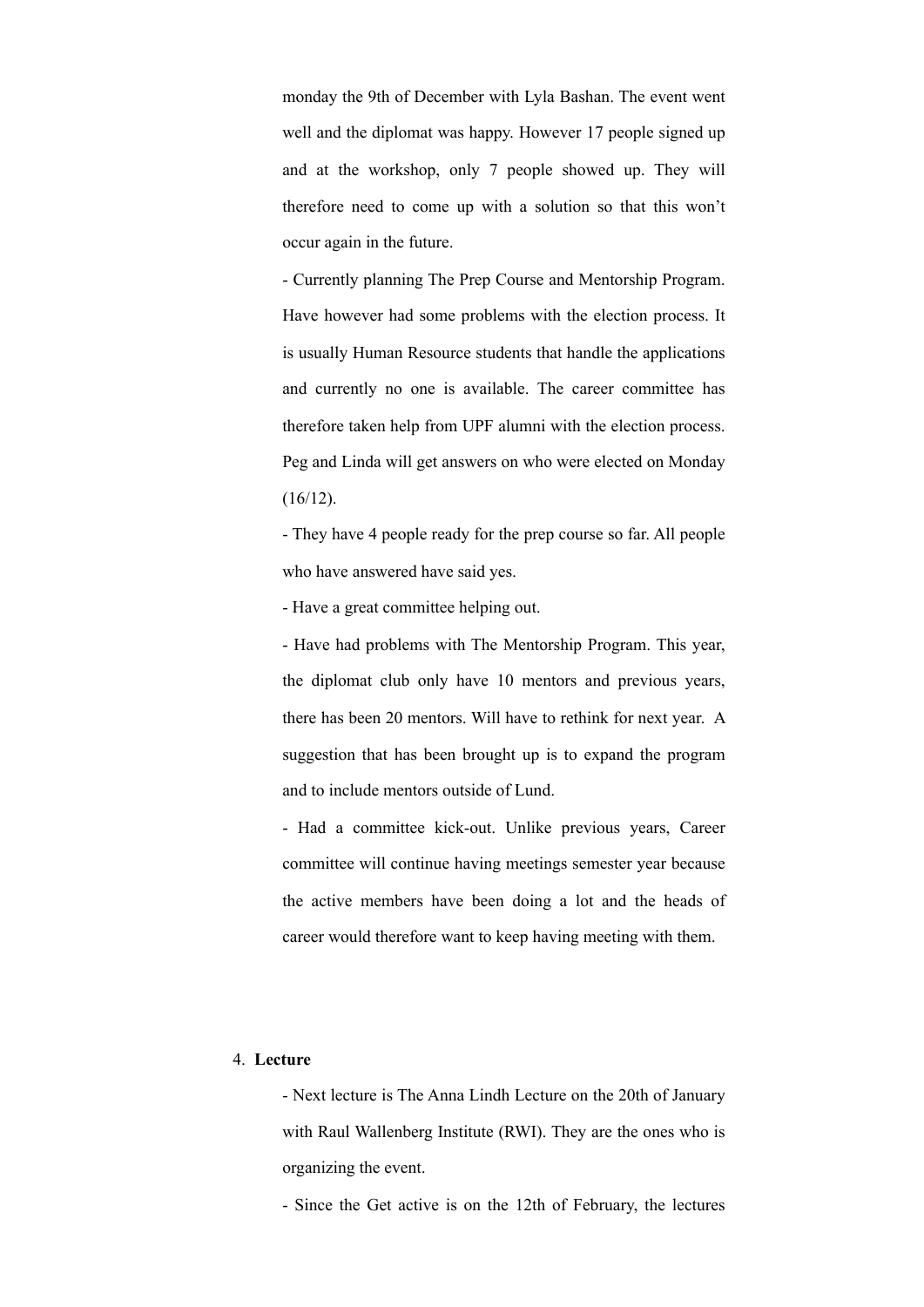will start after that.

- Letter from chairperson of utrikesutskottet thanking UPF and LUPEF for the panel-debate we hosted 2 weeks ago.

- Meeting with principal of Ekonomihögskolan regarding a future lecture. Heard that some committees are interested in having interviews, will do a schedule.

Jonatan Klefbom comments that the lecture sounds interesting and the lecturer seems like an interesting person. Would however like to remind to make this event sustainable for all people involved.

*(Chair Jesper Olsson declares the meeting adjourned for a 10 minute break at 19:47) (Chair Jesper Olsson declares the meeting open at 19:58)*

#### 5. **Magazine**

- Layout week is ongoing.

# 6. **PR**

**-** On Friday the 13th of December, PR will open up for ordering Jumpers. It will also get a full page in the next magazine issue. The jumpers are from the same shop as last year because its ecologically friendly.

- Will have 3 workshops that will firstly be for their committee. One on how to take pictures, one on photoshop, and the third will be about films. If not all PR members can attend, the vacant spots will then be open to others.

- Reminds the board that if they have events they want published in the weekly schedule on social media on Mondays, PR will need the information by Friday.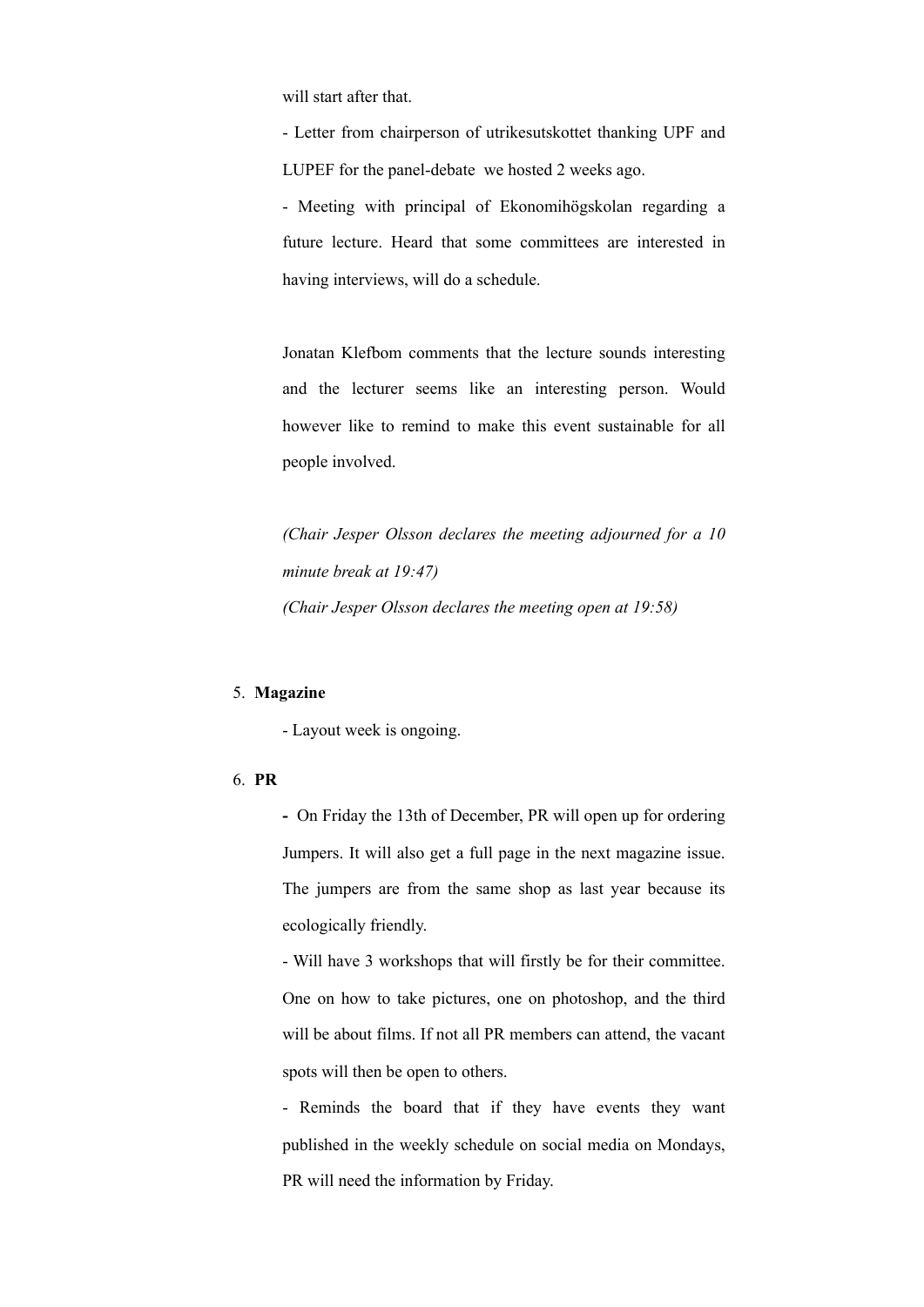- Wants to remind the board to clean up after themselves and mentions that Soha bought cleaning supplies. Our furnitures are an investment and we should therefore take care of them.

- As always, please repost, attend and share the events. If you are tagged, share.

- Have been contacted by UF Umeås communications manager. Says to be in charge of getting PR committees communicating. - Neither Heads or PR will be available between 21st of January until the 28th of January. They will be in Lappland without laptops.

Benjamin Johansson asks Juliett if the new role in Umeå is a UFS representative post specifically for PR.

Juliet Brickell replies that it is improve communication within UFS. No wants to focus on PR.

Martina Divkovic explains that the Heads of Travel received a similar email from Umeå but regarding travel.

Rebecca Edvardsson mentions that Head of Lecture got the same email but from Amandah Andersson, The Vice President of UFS. Rebecca explains that they want to connect all of us and want local committees to start reporting to UFS what events are being planned and what we as associations are doing to let other organizations know what is going on.

Jonatan Klefbom mentions cleaning office. He adds that since the water in the kitchen is cut off, we can do the dishes on the 3rd floor in the kitchen of Studentlivsvåningen, and unlike the kitchen on the fourth floor, it is clean.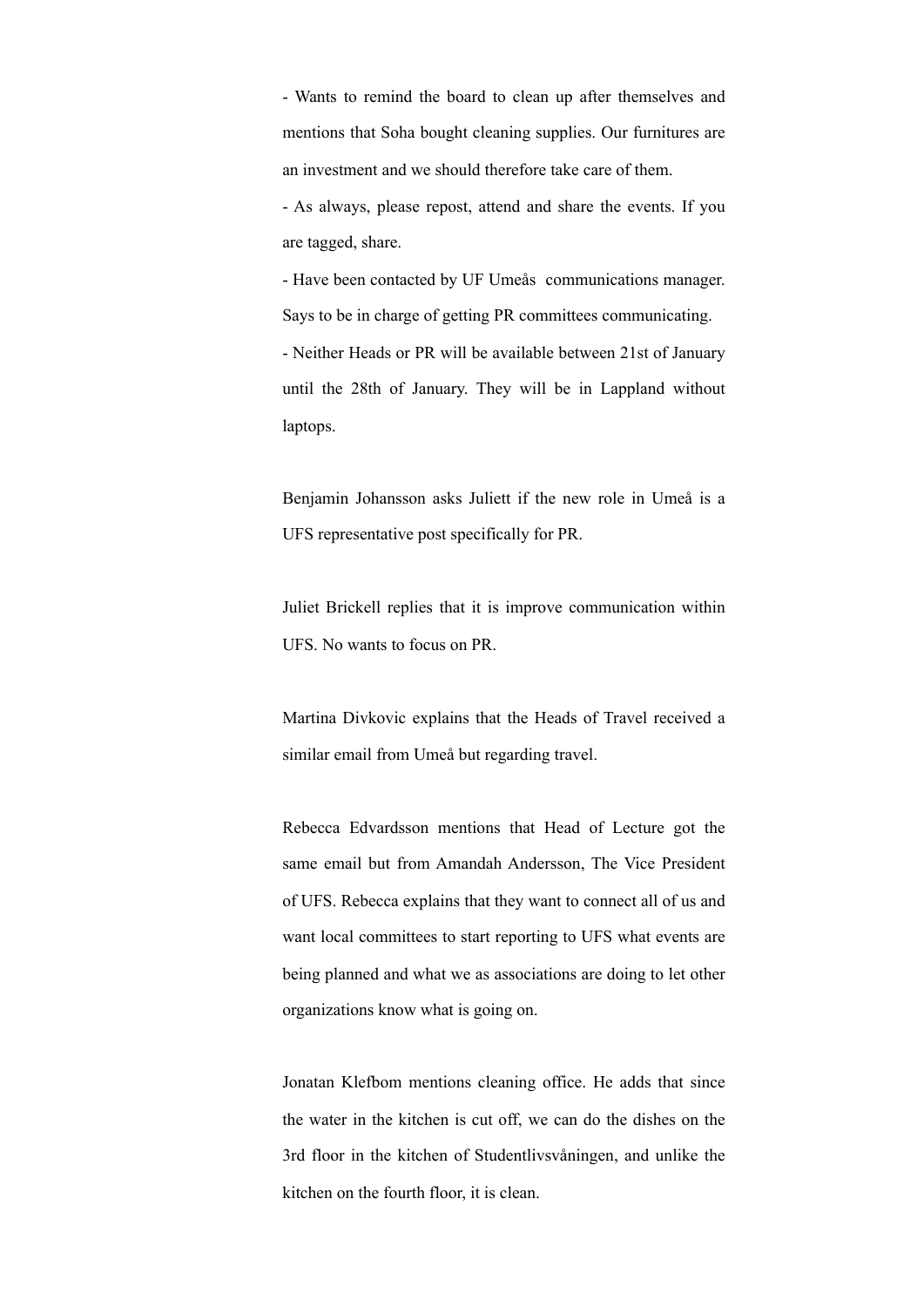Benjamin Johansson gives shout out to studentlivsvåningen.

Sanjin Alagic gives a reverse shout out to our kitchen on the fourth floor.

Dilshoda Mustafaeva adds that board members should wash the cups and to not leave them in the kitchen. Take them back to the office and have them there. There are barely any cups in the office when they have committee meetings and they usually do not have the time to go out and collect them from the kitchen.

Benjamin Johansson mentions that he reached out to Lunicore. They do not use the kitchen more than the dishwasher but commented that since the beginning of the fall there has been more things in there and a lot more messy than before. We should therefore avoid leaving our stuff in the kitchen.

#### 7. **Radio**

**-** Since the last board meeting, the radio committee has mostly been trying to organize and prepare for next semester so that they won't end up with the same issue as the beginning of this semester. Otherwise they have had it really "chill".

- Sanjin has been responsible for the travel podcast. It has taken a lot of time the last two weeks.

- They have no stored up a couple of weeks. Past 3 weeks have been to prepare January.

Jonatan Klefbom gives a shout out. In two weeks, the radio committee has published 6 podcasts. One published yesterday about dancing for freedom, which is really good and recommends the board to listen to it.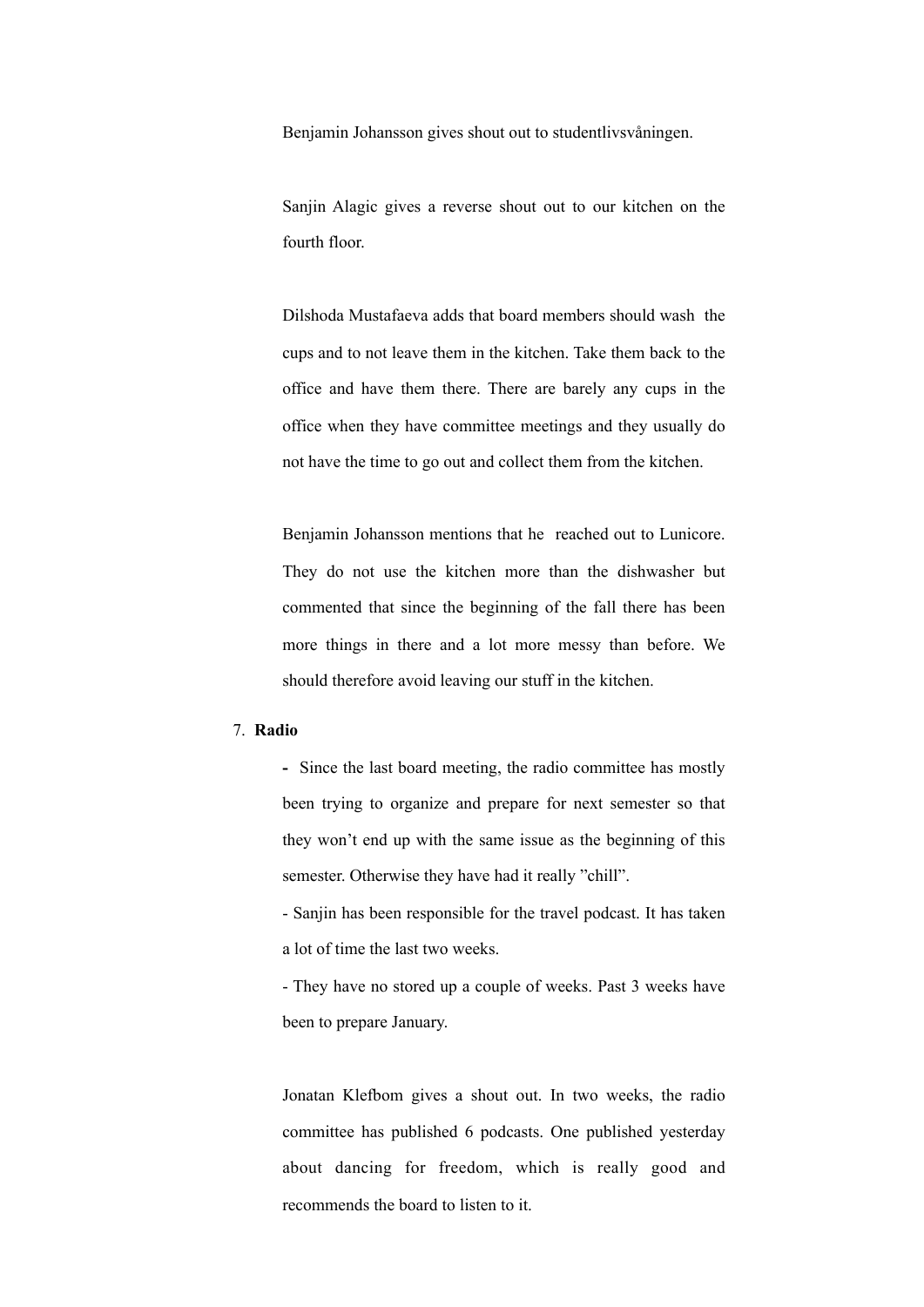#### 8. **Travel**

- Martina shows the board a presentation of what the travel committee did during their trip, who they met and places they visited.

#### 11.Motions

- No motions were submitted for this board meeting.

12. Swedish Peace and Arbitration Society: Potential Partnership on "Peace Academy"

Jesper briefs the board and wants the board to read about who they are.

The Swedish Peace and Arbitration Society have asked to do a collaboration with us regarding an academy. They asked us specifically as UPF and wants to do a course for people between the age of 17-25. Associations they have contacted are Stockholm, Lund, Gothenburg and Umeå. What they want from us is to give advice on how to put up a curriculum and help out with venues. Wants the board to discuss on whether we want this partnership/collaboration or not and mentions that we are a politically and religiously unaffiliated student association. Are we giving a political statement if we help out?

Chair Jesper Olsson asks what the thoughts are.

Olle Tolke thinks that it is a great idea.

Secretary Soha Kadhim agrees with Olle but mentions that if we want to have a collaboration with an organization that have made some statements or have values that our association does not share, then we should make sure to make preemptive measurements and make sure that we market and let our members know that this is purely a collaboration for education and that we do not share same values or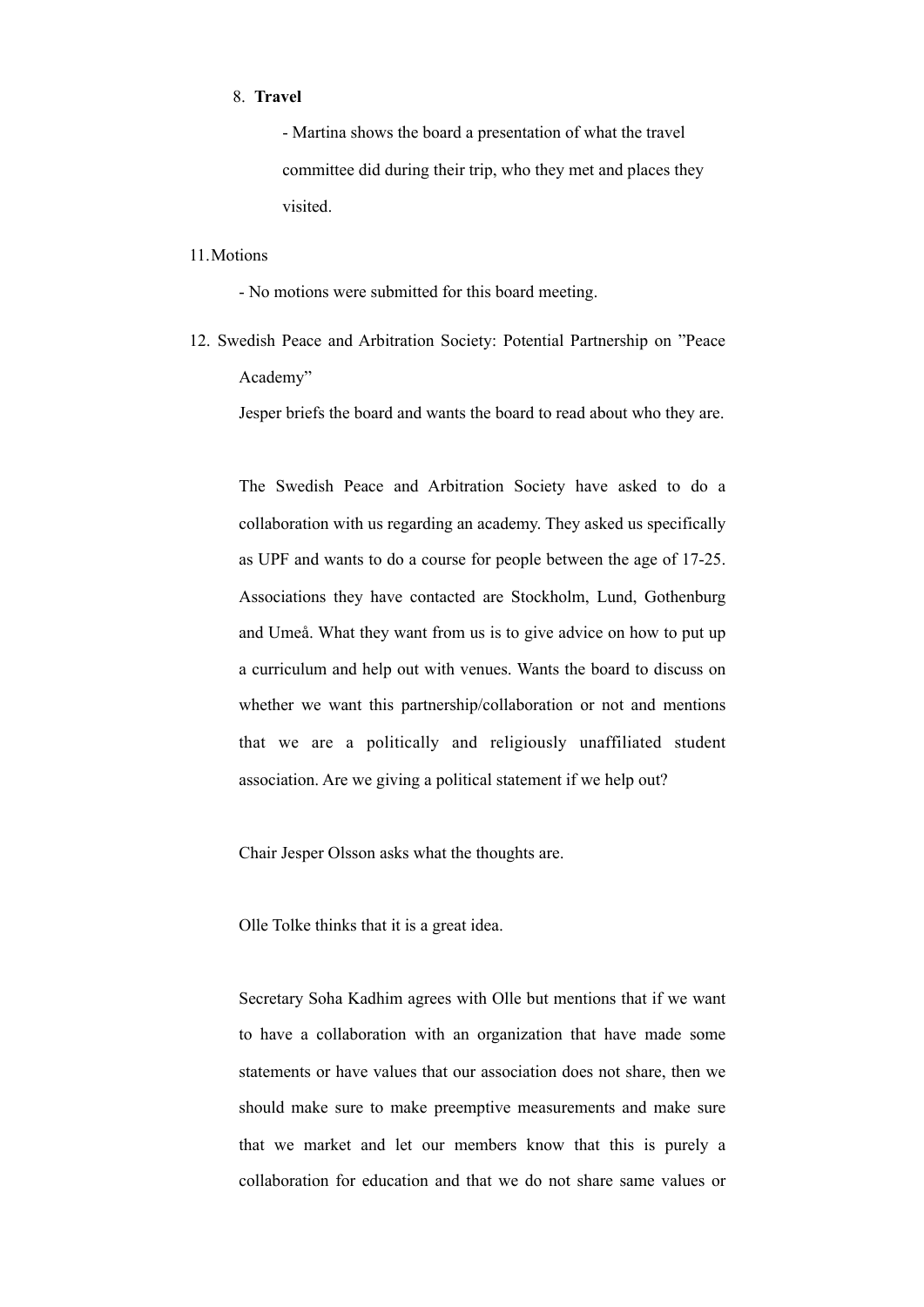ideas.

Peg Magnusson agrees with Soha Kadhim.

Benjamin Johansson thinks that it is a good academy and agrees with Soha regarding values. If it is open seminars and discussions, he does not see the collaboration as a problem.

Jacob Wollheim mentions that they are sort of politically bound. Had them as a panelist and that they were not happy with Folk & Försvar. It is however a tremendous organization and we should something with them but we need a mechanism in case we don't agree with them.

Rebecca Edvardsson mentions that we have had controversial lectures and topics with people from every national party. The point of UPF is to promote debate and we can do that in the same way as we do our other events as long as we give a statement on social media before the event.

Sanjin Alagic says that when we have had controversial lectures previously, we balance it out with another to not make any statements. If we want to do this when in this case, we would need to use a disclaimer.

Martina Divkovic agrees with most people. She mentions that we should be careful with who we collaborate with.

Benjamin Johansson agrees with everything. He further elaborates that in practice, we can take this into consideration and do this collaboration without sharing their values. Should consider this for the marketing. The academy will have a purpose, this is something that we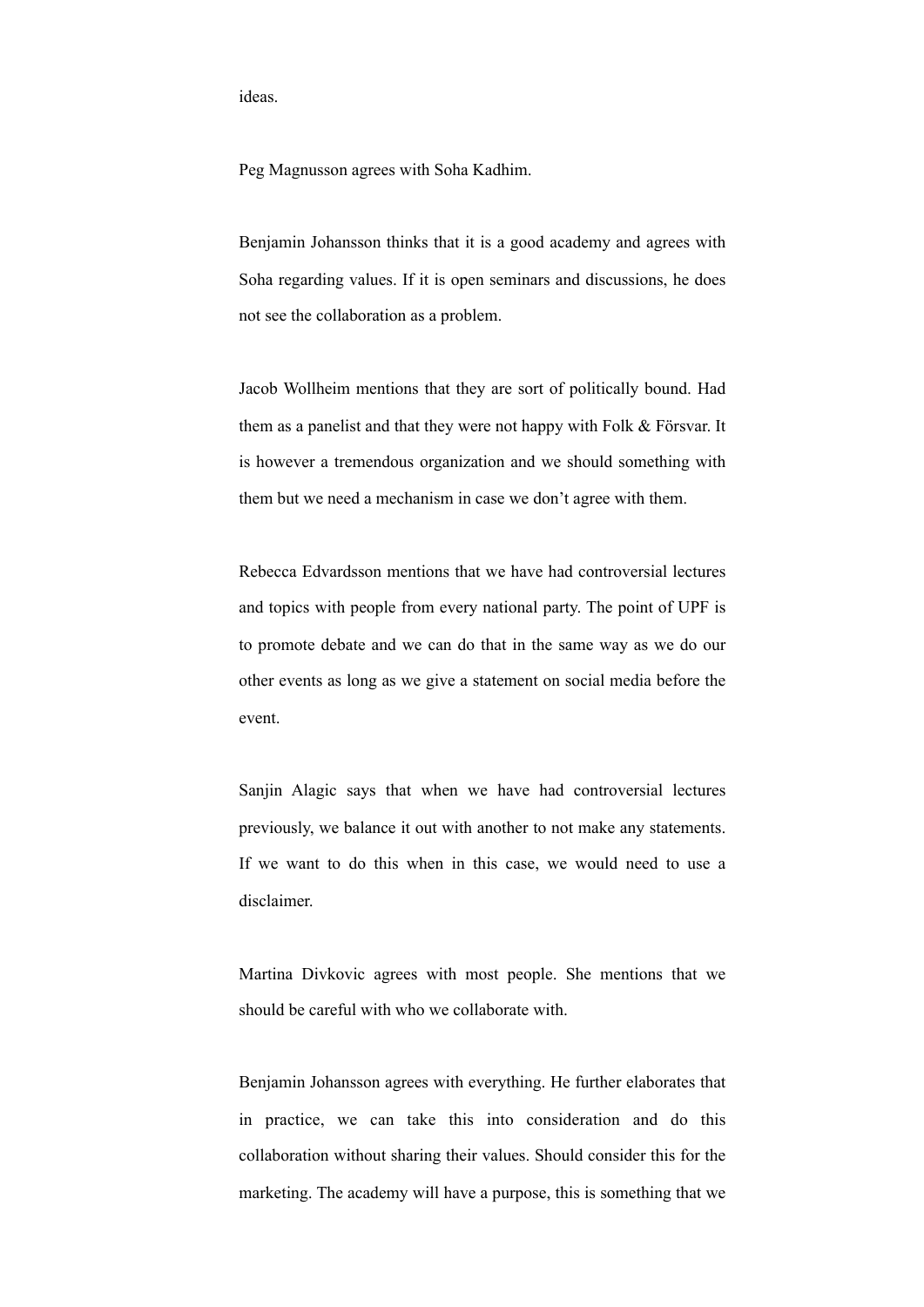can do as long as we make sure that it has a purpose.

Sofia Gjertsson mentions that we have had workshops with Folk & Försvar and if we collaborate with them now, then it can balance it out.

Dilshoda Musafaeva agrees with things being said. Wants something official. She further asks if any of our collaboration partners gets upset in the future, will that be a problem?

Benjamin Johansson replies that could be an issue and that we should have in mind who we collaborate with.

Rebecca Edvardsson mentions that we don't have much information. If we are interested, what will the conjunction be. What will it mean regarding the structure and workload if we say yes. Really important to let them know that we need more information regarding the workload and structure before we say yes.

Peg Magnusson asks about this collaboration and if it will be with all the universities mentioned in the beginning. In that case it could be good to speak with them and see how the other organizations will do and perhaps to try and have a same reply.

Soha Kadhim Agrees with both Rebecca and Peg but wants to make it clear that we are an independent association and if we want to make this collaboration happen, then we can, and that the other associations replies shouldn't affect how we do things in Lund. Regarding Rebeccas concern, Soha replies that we could get in touch and see what the collaboration would entail. In case it is too much, discussions regarding this can take place at a later point or create a working group that would work with this collaboration.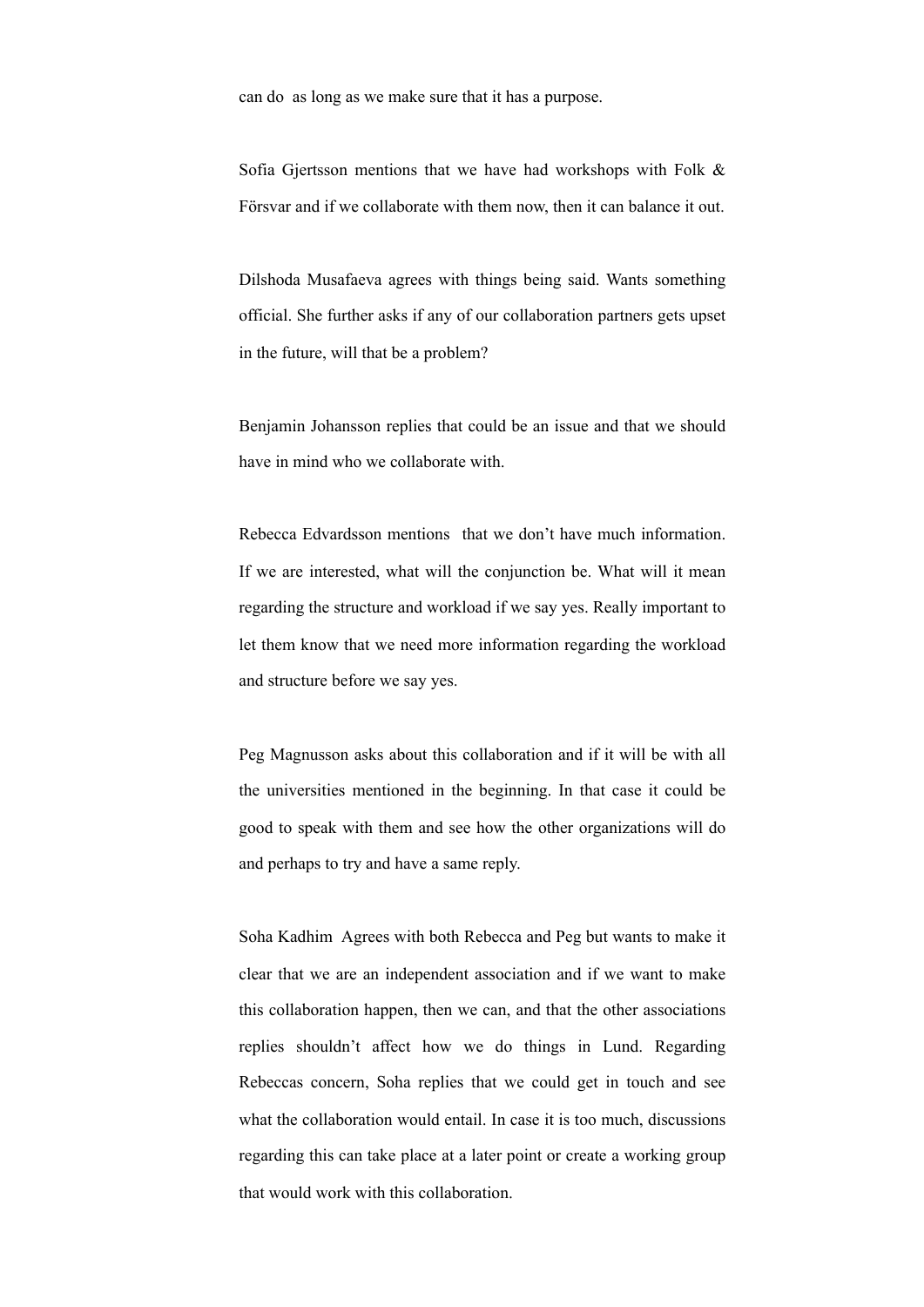Benjamin Johansson believes that we can have a plan of action. That we reach out to the other associations. If we find that the associations have a common stance, then that is good if not, then that is fine too. Get back to them and say that we have had this discussions and mentions that we have our values and that we should have a meeting with them.

*Chair Jesper Olsson summarize the discussions as the majority is positive for this collaboration but that we need to have a preemptive statement and that we should talk to the other associations. Jesper further asks the board if any people in the board are infested in being involved.* 

*Soha Kadhim and Olle Tolke are interested.* 

- 13. Other points
- 14. Confirmation of next board meeting

*President Jesper Olsson proposes the next board meeting to be held on Thursday 16th of January at 17:00, venue to be decided.* 

15. Meeting adjourned

*President Jesper Olsson declares the meeting adjourned at 20:49.*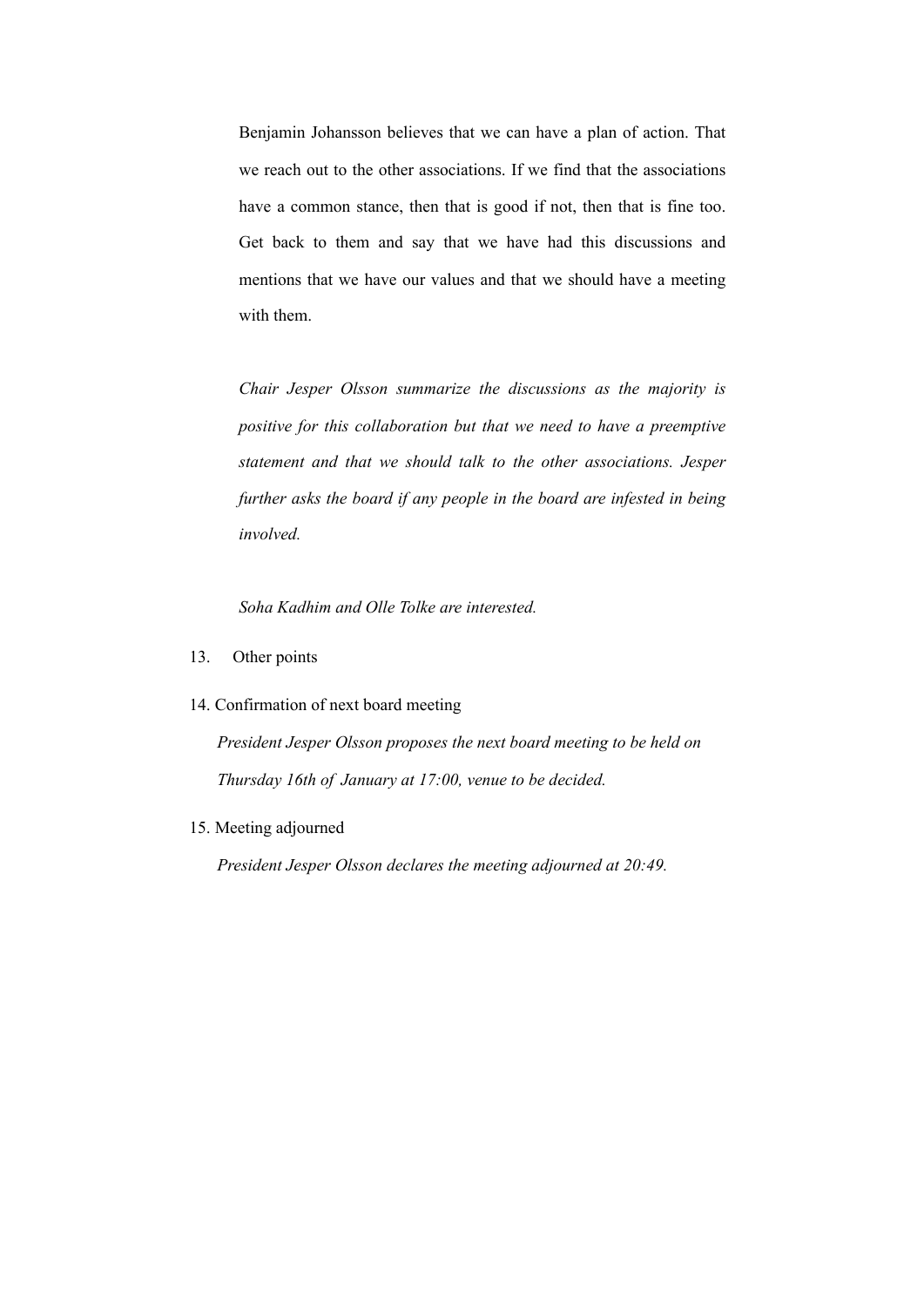$\varphi_{\lambda}^{c}$ Soba Kadhim, Secretary

Reddal

Hedda Carlsson, Attester

Jesper Olsson, President

1g

Sanjin Alagic, Attester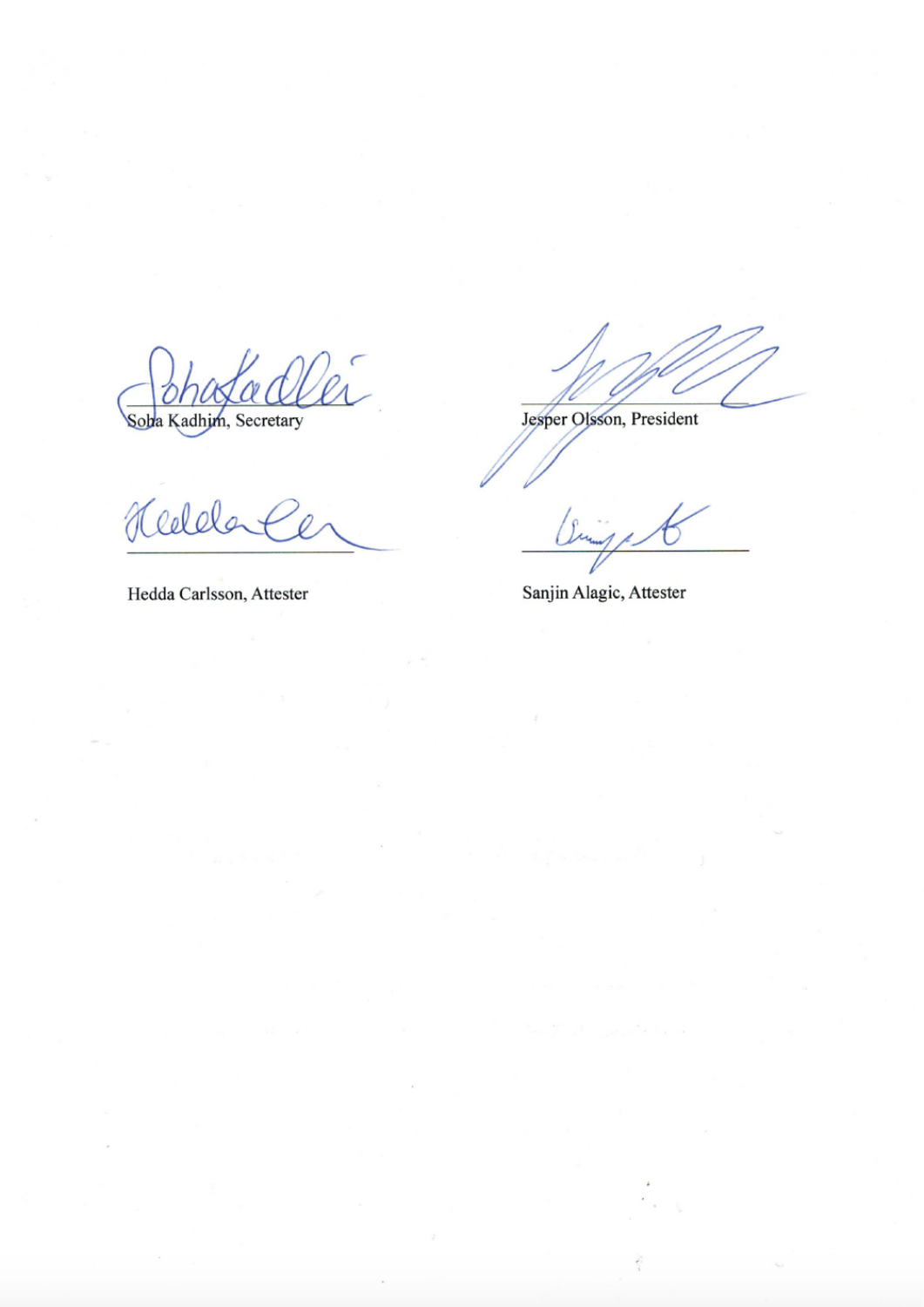Attachment 1



**UPF Board Meeting Agenda** 12<sup>th</sup> December 2019 Eden 230. 17.00-21.00

- 1. Opening of the meeting
- 2. Election of Chair of the meeting
- 3. Election of Secretary of the meeting
- 4. Election of Attesters and Vote Counters of the meeting
- 5. Approval of the Agenda
- 6. Election of Interim Treasurer
- 7. Election of Chief Recruiters
- 8. Election of Head of Activity and Board Member
- 9. Presidium reporting
	- 1. Presidents
	- 2. Secretary
	- 3. Treasurer
	- 4. UFS representative
	- 5. Head of IT
- 10. Committee reporting
	- 1. Webzine
	- 2. Activity
	- 3. Career
	- 4. Lecture
	- 5. Magazine
	- 6. PR
	- 7. Radio
	- 8. Travel
- 11. Swedish Peace and Arbitration Society: Partnership on future "Peace Academy"